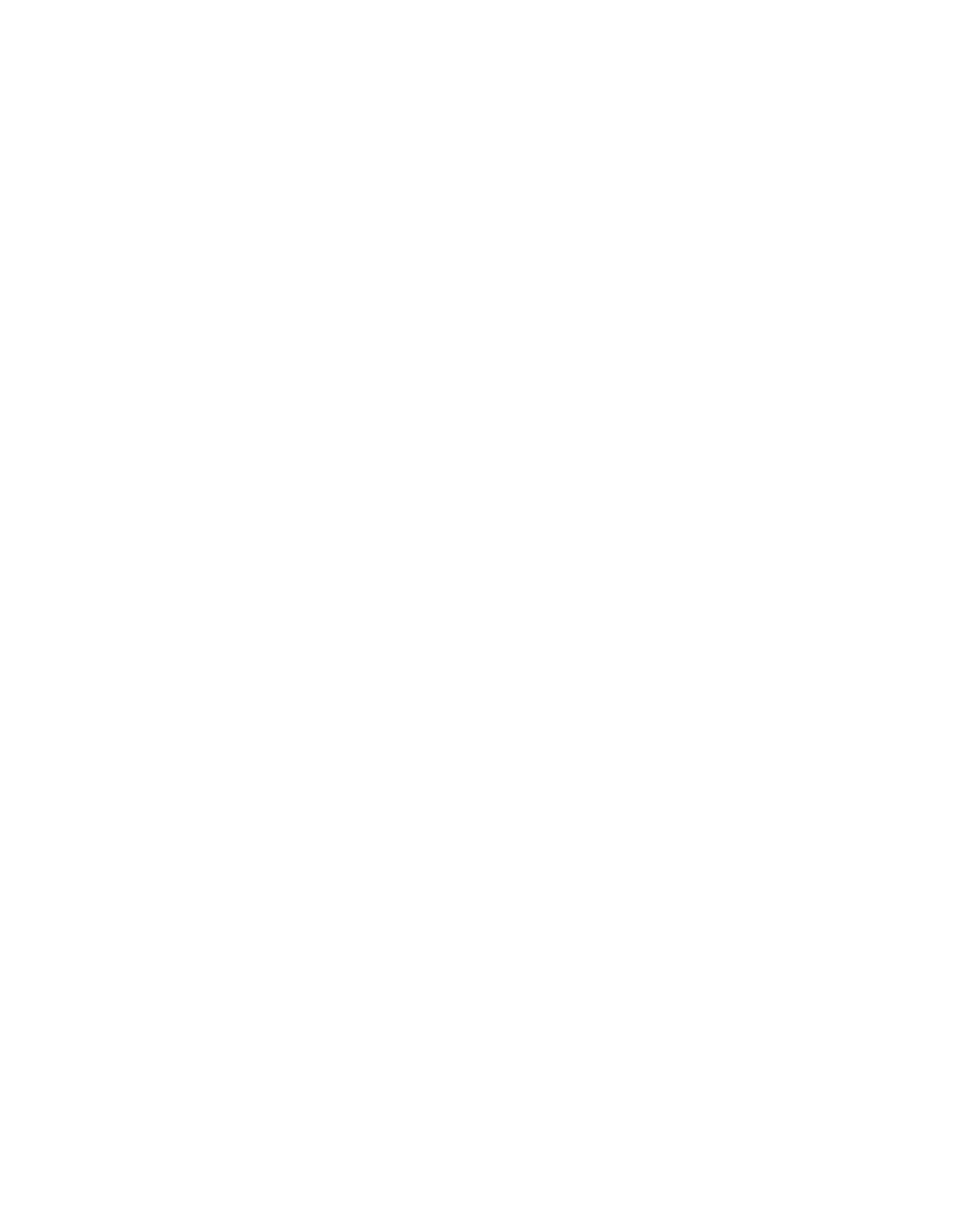Garrett et al., 2014). A systematic review of the effects of historical trauma found that Native people with perceived historical loss (e.g., loss of language, culture, spiritual ways, and loss of people) had more significant adverse health outcomes (Gone et al., 2019). Alienation, discrimination, and co-occurring stress result from living in environments that are hostile to Native culture and can present an increased prevalence of negative health and academic outcomes for Native youth such as anxiety, ADHD, school problems, and grade failures (Brockie et al., 2015; Kenney & Singh, 2016). The negative effects of discrimination may be more pronounced in educational settings outside of reservation land where protective factors such as local knowledge, language, and culture are less prevalent (Demmert et al., 2006).

Native youth are represented in relatively small numbers within urban schools and operate daily within settings where Native culture and traditions are not practiced and most interactions are with non-Native people (Moran et al, 1999; Weaver, 2001). In contrast to Native youth living within the socio-cultural boundaries of tribal communities, youth within urban areas often experience varying intensity, frequency, and quality of interactions with Western colonialism, often reducing the access to vital sources of resilience for Native well-being.

The movement of AI/ANs to urban settings can be traced back to a relocation program implemented by the Bureau of Indian Affairs in the 1950s. The program focused on AI/AN assimilation through employment and relocation. By 2010, nearly 70% of AI/ANs lived in urban settings (Burt, 1986). Depending on the level of connections to tribal homelands, access to AI/AN community leaders, and participation in cultural events, urban AI/AN families may express varying degrees of cultural connectedness. Acculturative stress, historical trauma, negative stereotypes, and discrimination are common challenges for Native youth living in urban environments (Brown et al., 2016). According to Dickerson et al. (2016), living in an urban setting impacts self-esteem and increases risk for substance abuse, suicide, and violence for Native youth.

In the literature, both negative and positive outcomes regarding Native well-being are well documented, although negative outcomes tend to be more frequently highlighted by researchers. While it is important to acknowledge the prevalence of risk factors and disparities, there is a need to identify the strengths and resources of the Native population to provide alternative pathways to addressing current disparities in mental health and education. For this reason, this paper will emphasize Native sources of strength as a framework for addressing mental health disparities.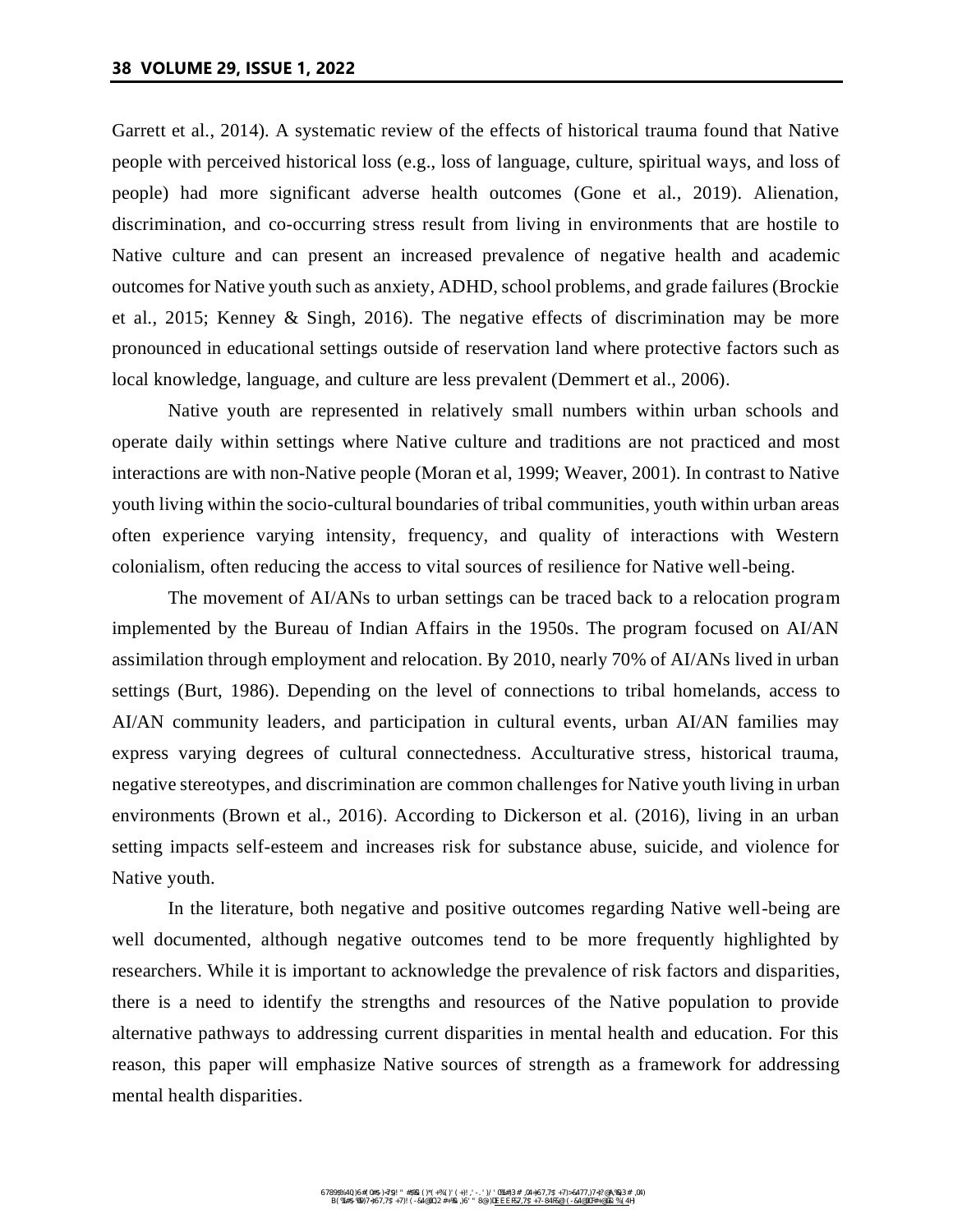## **Native Resilience**

A critical component of well-being for many Native people living in urban settings is being able to sustain their culture and identity through deep connections with homelands and tribal communities (Clifford, 2007). For many Native communities, cultural resilience is largely associated with their culture, familial support, spirituality/religion, and community connectedness (Henson et al., 2017). Participation in traditional events can provide Native youth with a sense of belonging. Kulis et al.'s (2016) study of urban Native youth suggests that tribal affiliation ties to the reservation are crucial to youth being culturally oriented instead of bicultural.

Historically, resilience has been operationalized as an individual's ability to recover and overcome the obstacles of life (Masten, 2001; Garrett et al., 2014). Most models operationalizing resilience within the literature are based on Western values of individualism, such as the focus on an individual's ability to succeed despite adversity. More recently, models have expanded their definition in a more nuanced and multi-faceted way (Fast & Collin-Vézina, 2020). In newer models, resilience is conceptualized as an individual's capacity for adaption to adversity as a function of several interacting systems that can be biological, cultural, and interpersonal (Garrett, et al., 2014). Strand and Peacock (2003) define cultural resilience for Native people from a strengths-based perspective that all cultures have positive attributes, and the utilization of those practices and ways of thinking provide a means to overcome obstacles. To better understand Strand and Peacock's (2003) interpretation of Native sources of resilience, an exploration of the primary interacting systems Natives operate within is necessary.

Within Native cultural identity, both individual-level factors and community-level factors are found to significantly contribute to positive outcomes for Native communities (Fleming & Ledogar, 2008; Wexler et al., 2009; Kirmayer et al., 2011; Thomas & Mitchell, 2015; Fast & Collin-Vézina, 2020). Despite the great diversity in Native tribal identities, sources of strength across many Native cultures often relate to three categories: culture, spirituality, and social connectedness within family and community (Goodluck, 2002). Current research on cultural resilience, especially for Native populations, demonstrates a strong relationship between resilience and family, community, and cultural systems. Native identity is often considered a protective factor, and traditional values and practices can contribute to healing outcomes (Gfellner & Armstrong, 2012; Tyser et al., 2014; Zapolski et al., 2017). The use of Native language, culture, and practices has been found to evoke a sense of strength and capability in youth that helps strengthen resilience and problem-solving skills (Crooks et al., 2010). This is not unexpected as Native people often view themselves as existing in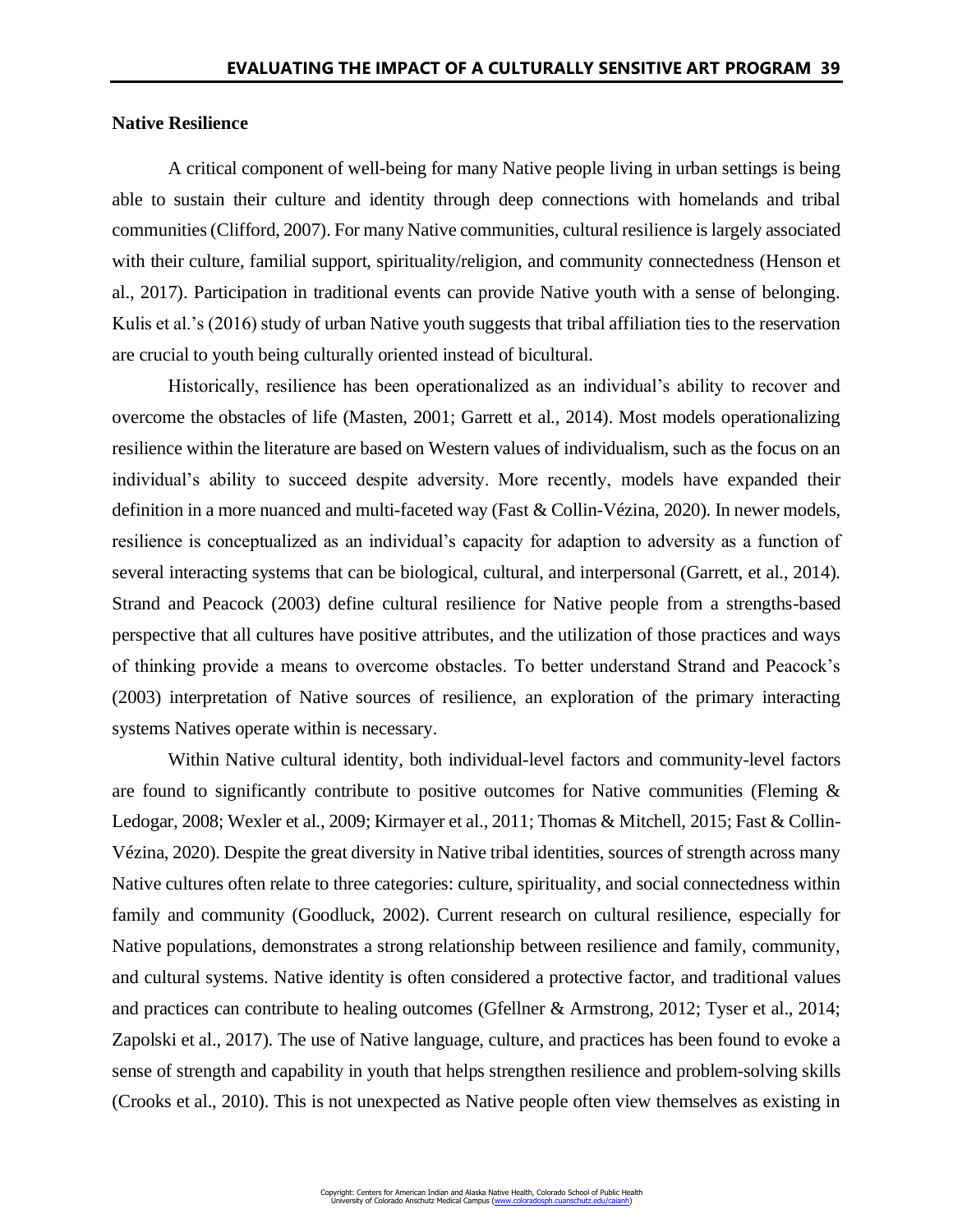unison with the energy, spirit, and history of their people (Lefler, 2009). A study completed by Grandbois and Sanders (2012) found that Native resilience is grounded in the family and community relationships that exist between the people. Community resilience can be defined as a collective process whose resources for surpassing obstacles come from a network of relationships, shared beliefs, and the availability of resources (Kirmayer et al., 2009). For many Native cultures, the arts can be used as a way families and communities can record their past, visualize their future, and pass down traditional cultural knowledge to the next generation (Parezo, 1990). Because of this, art serves as a symbol of distinct ethnic identity for the people and their spirituality (Parezo, 1990).

#### **Culturally Salient Art Interventions**

Art practices are considered an essential element of life for many Native cultures (Dufrene, 1994). Archibald & Dewar (2010) described art as part of a larger holistic model of health that connects Native people to their culture, spirituality, and identity. Among the Diné (i.e., Navajo) and the Hopi, art is a part of life, and it is inseparable from their cultural values and philosophical principles. Diné art forms include basketry, pottery, painting, weaving, and jewelry (Schmitt, 2016). Among the Hopi, additional art forms include fabrics, kachina dolls, and other crafts (Schmitt, 2016). Art is often used as a demonstration of origin mythology, prayer, and ritual and can teach youth the histories of their people (Dufrene, 1991).

Given the historical presence of art as a pathway to healing and balance for many Native populations, it presents a natural approach to implementing interventions with Native students in school settings. When art interventions are co-constructed with the community and are culturally relevant, Native communities may benefit from the use of art in therapy (Sherr, 2018). Although art is deeply ingrained within Native culture, art interventions are a relatively new modality within educational or clinical settings. Culturally based art interventions, in particular, have been shown to increase cultural knowledge and social well-being for Native youth (Allain, 2011). These programs can teach children essential skills such as self-observation, socialization, and emotion regulation and are essential to strengthening a child's resilience (Masten & Barnes, 2018). For Native populations, interventions should be formulated to address their cultural resilience as a means of reintroducing important cultural coping mechanisms (Crooks et al., 2010). Ultimately, culturally grounded art interventions can help reconnect children and families to their Native heritage through traditions such as ceremony and art.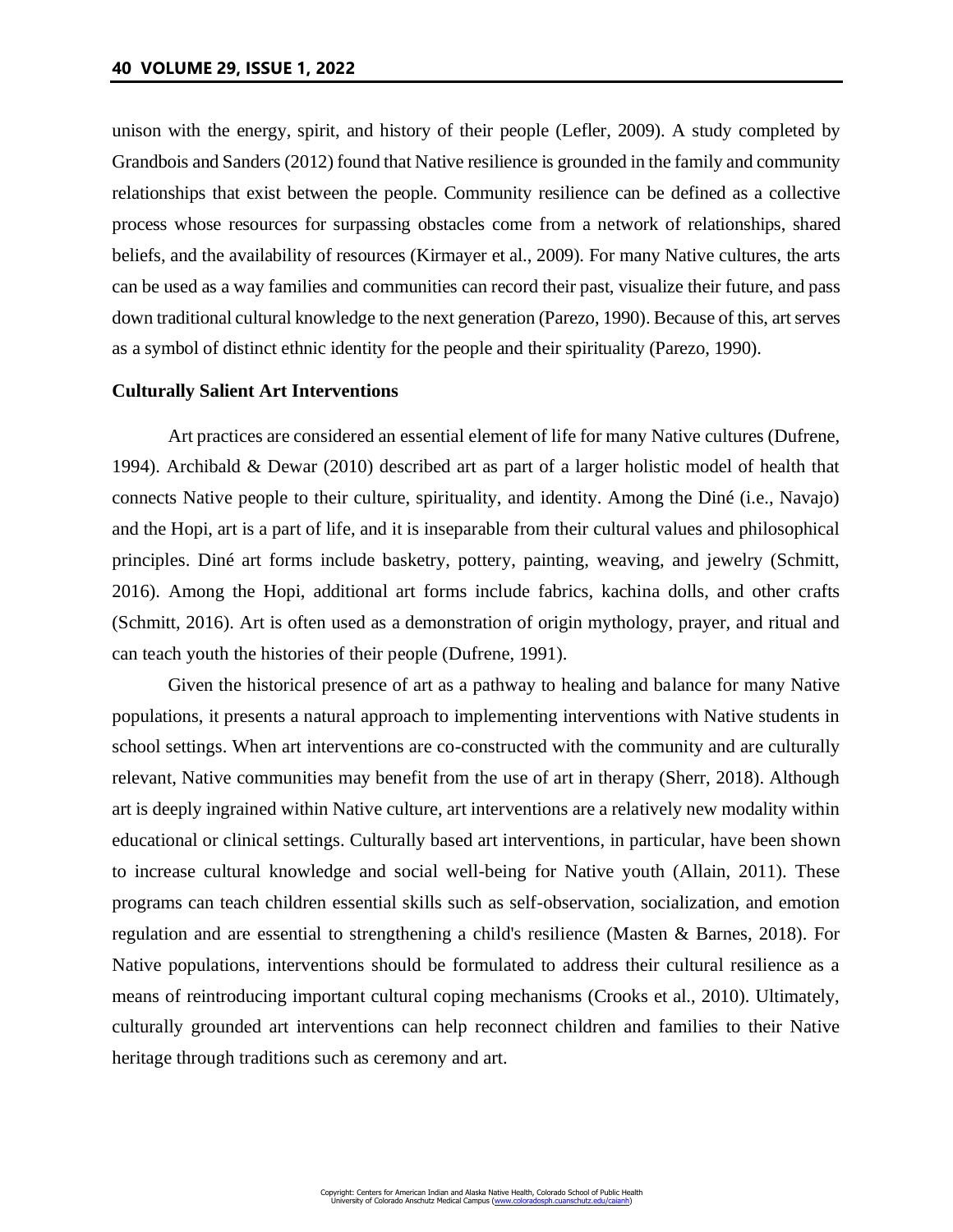Strengthening individual- and community-level resilience in Native youth is an evidencebased means to reduce the harmful effects of centuries of forced colonization and suppression of Native culture within the United States (Oré et al., 2016). Interventions based on traditional fine arts and enculturation experiences can be utilized to teach coping strategies and bring more balance and power to families and children affected by generational trauma (O'Neill et al., 2018). Artbased interventions for youth have been shown to improve general wellness, decrease stress, and improve mood, self-awareness, resilience, and self-esteem (Fanian et al., 2015). Cultural art programs created for at-risk youth correlate with an increase in positive adaptive behaviors (Fanian et al., 2015). Art and art-based activities play a significant role in various Indigenous cultures worldwide, making them a useful tool for intervention with this population. Art interventions typically involve a therapy based on engagement in artistic activities as a means of creative expression and symbolic communication (Granier, 2011). Art therapy theory posits that through the creative process of artmaking, a person is allowed to experience a symbolic transformation in how they think and behave (Granier, 2011). Chapman and colleagues (2001) explain that art can be used as a mechanism of synthesizing visual and verbal narratives to reconstruct traumatic memory into a more coherent autobiographical memory.

Art-based interventions, although seldom studied in the empirical literature, show promising success among Native youth and are gaining popularity in their use to address various challenges faced by Native populations. Examples include raised awareness on health issues, improved confidence, and strengthened connections within cultural communities (Fanian et al., 2015). Art-based interventions provide opportunities for youth to improve metrics of well-being, even if the environment/context they live in is limited in other ways. A study by Sitzer and Stockwell (2015) used a 14-week art therapy program for at-risk youth to improve metrics of wellness, including emotional, behavioral, cognitive, and social functioning, as well as resilience. They found that boys who participated in the 14-week art therapy intervention improved significantly on three out of five factors, with the most significant factors being emotional and social functioning. For girls, the art therapy intervention showed improvement across all of the evaluated wellness domains, with the emotional functioning factor being most significant. Emotional expression and identification were identified as some of the most important and significant achievements of the 14-week art therapy intervention (Sitzer & Stockwell, 2015).

Art interventions that are sensitive to cultural differences have been shown to enhance the connection to tradition and increase cultural knowledge for Native youth (Allain, 2011). Fanian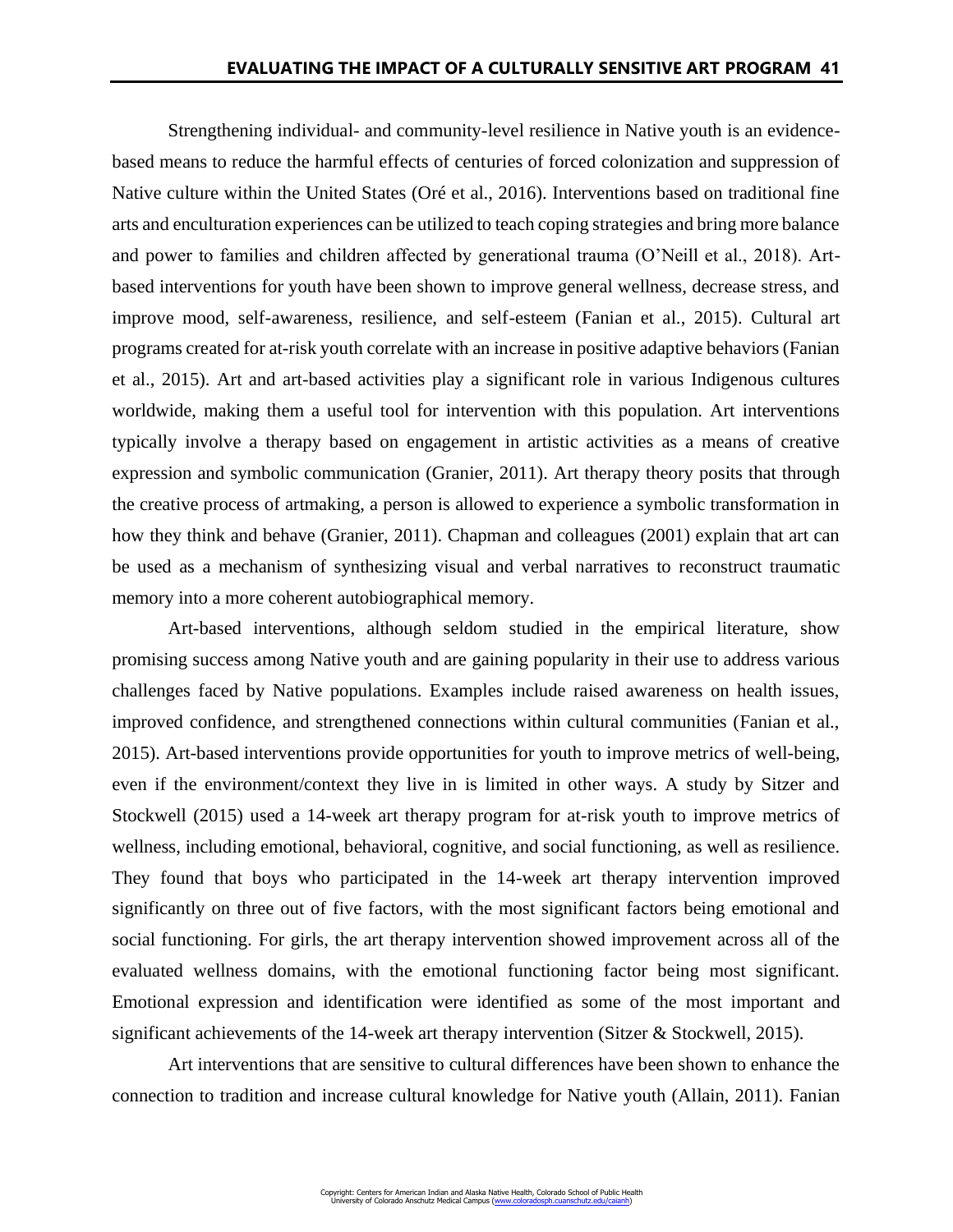and colleagues (2015) evaluated a creative arts workshop called *Kots'iıhtla*, or "We Light the Fire," and found that engagement in the arts program had the potential to strengthen resilience, form deep connections, and stimulate important discussions for community change amongst Native youth. Although creative arts and art-based therapy have recently been shown to be beneficial to youth, there are very few examples of art-based therapy utilizing quantitative measures to systematically evaluate outcomes. The vast amount of literature available on art-based therapy is qualitative (Stinson, 2009), with many relying on case study reports.

#### **After-school Interventions**

Native communities are working to promote a life beyond the past trauma through community organizations and Native youth programs. The aim is to improve the connection to tribal affiliation with the goal of deepening cultural identity and moving away from Western ideologies of personal achievement, financial status, and acquired possessions (Garrett et al., 2013). Given that many AI cultures strongly value community and social connectedness, it becomes clear that after-school programs can be a great source of social support for youth. A substantial body of developmental literature indicates that opportunities where youth can connect with supportive adults and participate with peers in meaningful and challenging activities can help youth develop and apply new social, emotional, and academic skills (Durlak et al., 2010). Involvement in an organized after-school activity that is both supervised and structured is related to improved mental health, decreased risk behaviors, and higher academic achievement (Durlak et al., 2010; Fredricks et al., 2019). In addition, after-school programs provide an accessible entry point for evidence-based interventions because they provide a supervised and structured environment for youth where they gain social, emotional, and academic skills (Fredricks et al., 2019). Native children, who value community connectedness and engagement, have been found to benefit from emotional engagement and higher social bonding and feelings of belonging (Fredricks et al., 2019). Youth engagement in after-school programs has been associated with decreased alcohol use, decreased marijuana and hard drug use, lower rates of school failure, and lower rates of sexual activity and pregnancy (Crooks et al., 2010). Although the mechanisms are not well-defined, youth engagement, as seen in after-school programs, is a non-specific protective factor connected to a wide range of positive outcomes.

After-school program participation is found to be especially beneficial, specifically for academically at-risk students, ethnic minorities, and students who live in a low-resourced context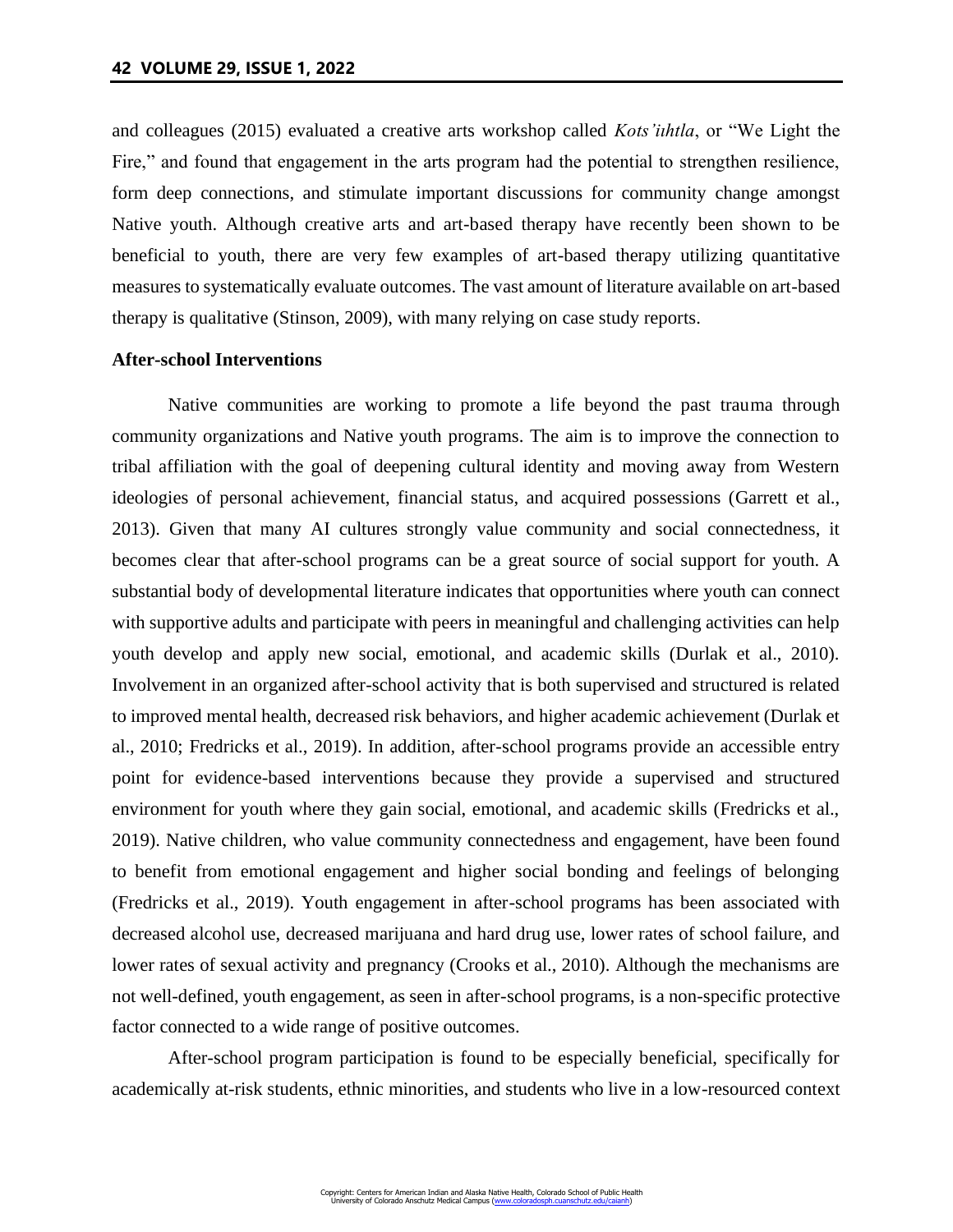(Lauer et al., 2006). Strengths-based after-school programming has been shown to reduce adverse outcomes like violence and substance abuse with Native youth (Crooks et al., 2010). Recent literature has shown that strengthening Native youth's sense of resilience through after-school programs that emphasize cultural connection is protective against adverse mental health outcomes and risk-taking behaviors like substance abuse (Thoits, 2010). Although there is some literature regarding the benefits of after-school programs for Native children, there is still a substantial need for more empirically based studies within the field.

### **Study Purpose**

To address the lack of empirical evidence for the use of culturally grounded after-school art programming for Native youth, the current study seeks to systematically evaluate outcomes of a culturally oriented art therapy curriculum. Youth engaged in various culturally relevant art-based activities designed to strengthen emotional skills, resilience, and improve stress and mental health. In addition, this study was formulated in response to a program evaluation completed a year prior by De Heer and colleagues (2020) that identified the need for interventions that connect youth to tribal traditions and culture. Thus, the purpose of this study is to understand the impact of a culturally grounded art-based after-school program on Native youth resilience, perceived stress, and mood.

#### **METHODS**

This pilot project was a collaborative, community-based research project through a partnership between a university-based graduate certificate program, a Southwestern University in the United States, and a local Native-serving, after-school program provider.

### **Study Context**

This study took place in the urban area of Flagstaff, Arizona, which is located in Coconino County. Flagstaff is composed of 7.8% Native American, which is 12 times greater than the national average (U.S. Census Bureau, 2019). The federally recognized tribes in the area are Havasupai Tribe, Hualapai Tribe, Hopi Tribe, Navajo Nation, Kaibab Band of Paiute Indians, and San Juan Southern Paiute Tribe. A quarter of Native Americans in Flagstaff live at or below the federal poverty level (Office of Indian Education, 2019; World Population Review, 2021).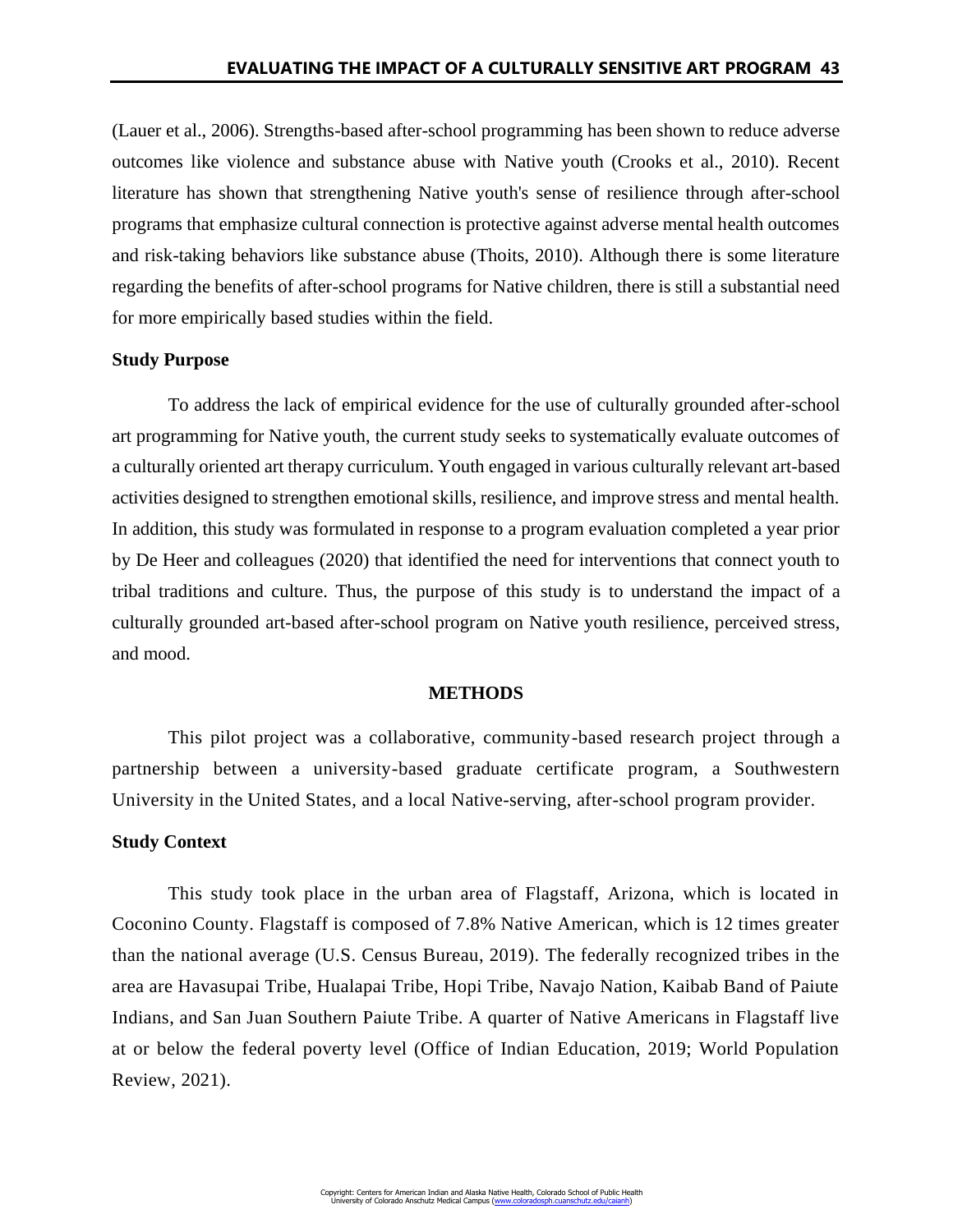## **Intervention**

This project utilized a culturally oriented art therapy curriculum based on the *Start Up! A School-based Arts Curriculum for Native American Youth and All Cultures: Interventions for Development and Learning* (MacCarthy & Chapman, 2017). As a pilot study, the research team modified the original curriculum by shortening it to fit within the time constraints of the afterschool program. The original program is designed for students grades K-12. It is divided into four sections: Physical Homeostasis, Emotional Homeostasis, Cognitive Homeostasis, and Creativity. Native cultural elements within the curriculum were designed by cultural advisors to include universal teachings across Native communities. Students were not expected to have knowledge of their culture or ancestry. The curriculum was primarily created as a means of reclaiming Native culture and amplifying cultural diversity among students. Typically, the curriculum is provided twice a week for a total of 36 weeks. Given the time restrictions, the curriculum dosage for this study was twice a week (2 hours each session) for 12 weeks. Aspects of each phase were piloted to assess salience and fit for the population. A single *Start Up!* session included 6 key elements: a) Movement/Sound, b) Breathing/Meditation, c) Bi-lateral Scribble, d) Bi-lateral Drawing, e) Art Activity, and f) Closure/Discussion. Adaptations were made when working with younger children versus older children to meet their developmental needs. Each element incorporated various Native cultural values and practices to engage youth in the community's Native heritage. Cultural values include Native language, spirituality, traditions, and honoring family, ancestry, community, and nature.

For the Movement/Sound section of the session, students were allowed to play outside on the playground. If weather conditions were severe, the students engaged in a game such as "Simon Says" or "Musical Chairs" inside the classroom. For the Breathing/Meditation section, the interventionist guided the students in a meditation where they practiced deep breathing techniques. Guided meditations are culturally grounded and teach students how to relax the body through deep breathing or visualization. For the Bi-lateral Scribble activity, the participants were given coloring devices and engaged in guided scribbling using both their left and right hand. Scribbles became progressively more complex as the art programming progresses. For the Bi-lateral Drawing, participants engaged in drawing culturally relevant images (e.g., nature, agriculture, symbolic animals such as bears, eagles, etc.) using both hands. Again, this activity engaged the participant's tactile and auditory senses. For the Art Activity, participants engaged within a different culturally grounded art project every week. Art projects were utilized to teach various socio-emotional and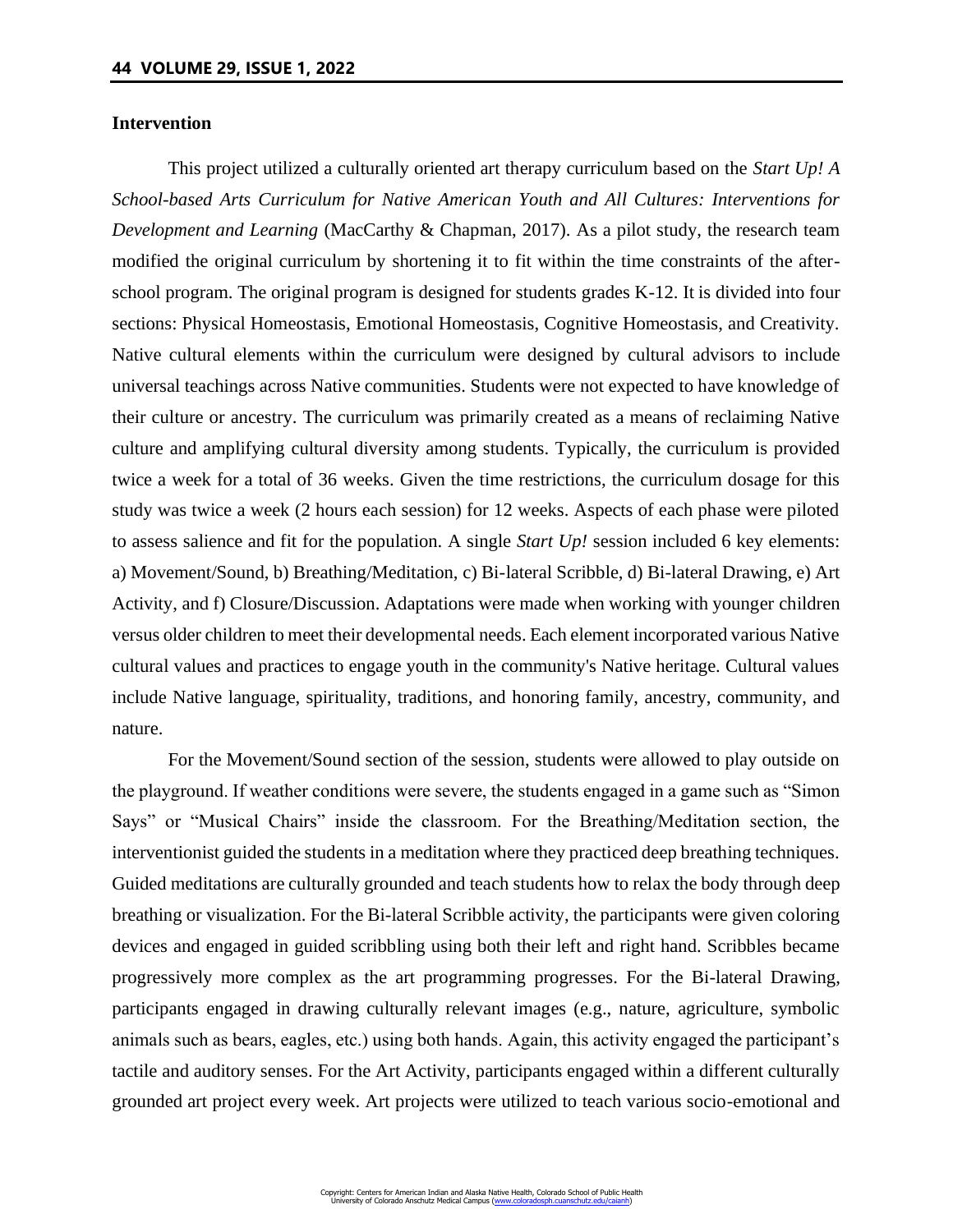culturally relevant principles and were used as an expressive outlet for the youth. During and after the art projects, the interventionist engaged participants in conversations regarding the session's major lesson or theme. Participants were encouraged to discuss feelings, thoughts, and attitudes they may have regarding the session's project. The program held a level of flexibility to tailor to the unique developmental needs of every participant.

# *Curriculum*

The main focus of this pilot curriculum was to foster problem-solving skills and promote positive social interaction and personal introspection through artwork and Native cultural teachings. Throughout the course of the curriculum, students learned to listen to others, be introspective, and give feedback and encouragement to their peers. An example of the curriculum is given as follows.

**Weeks 1-2.** The primary theme of the first two weeks was to build trust and establish routine. Students collaboratively created a list of group rules around respect for each other and the artwork produced during the program. Group facilitators explained the importance of respectful discourse surrounding personal stories and artwork created during the program. Activities included creating art about each student's family culture and working in pairs to create Native mandalas, or more specifically art closely resembling Native sand paintings and dream catchers. These activities focused on identity support and future-oriented thinking.

**Weeks 3-5.** For the next three weeks, the primary theme was to explore family cohesion through guided meditations, discussing the importance of family and ancestors, and art directives such as creating clay animal families and prayer ties. These activities help foster student thinking about self in connection to family and community.

**Weeks 6-8.** For weeks six through eight, the students focused on strengthening emotion regulation skills. The students engaged in discussion and art directives that facilitated learning how to self soothe and regulate emotions such as making emotion collages, anger boxes, and coping cards. Students were asked to discuss how families and cultures cope with challenges differently. Indigenous ways of healing through prayer, ceremony, and community connection were highlighted.

**Weeks 9-10.** Students continued to engage in activities to strengthen coping skills. Activities include guided nature meditations, using clay to create power animal necklaces, and drawing a bridge representing their past, present, and future. Discussions engaged student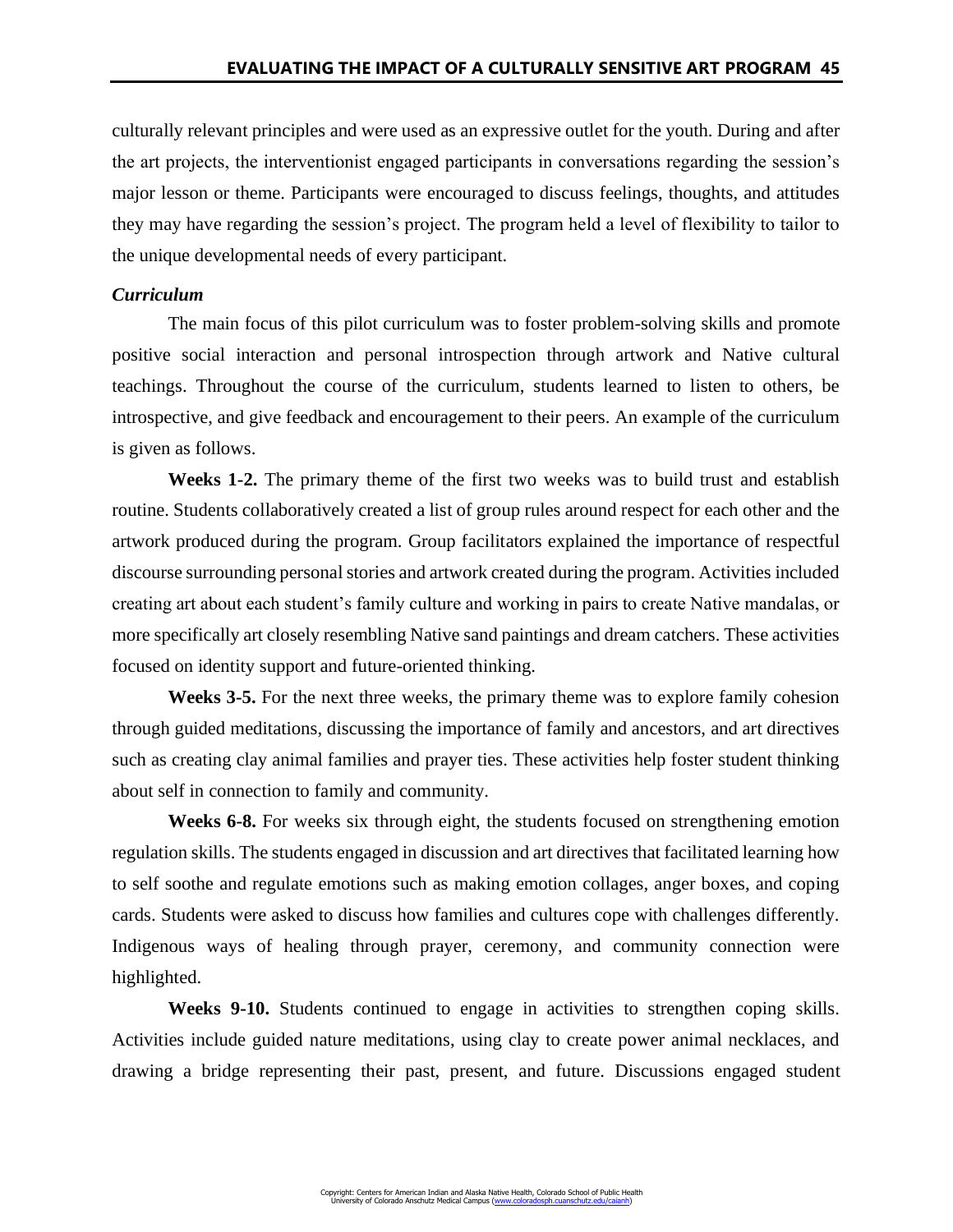reflections regarding changes they have noticed within themselves and how this insight may shape future perception of self.

**Weeks 11-12.** For the last two weeks, the program highlighted the importance of resilience through a cultural lens. Students engaged in activities that highlighted connection and giving back to their family and community. Students engaged in discussions regarding what they have learned and how they may honor their past and future. At the end of the program, students were invited to a family art show to give them the opportunity to showcase their art and progress throughout the program.

#### **Participants**

The participants for this pilot study were selected from a purposive convenience sample of students enrolled in an after-school program designed for Native youth living in the American Southwest. All participants, with parental permission and informed consent, were allowed to participate in the research portion of the art project. Fifty Native youth participated in the pilot art therapy program, ranging in age from 5 to 13 years old. After-school programs have varying attendance based on diverse family needs and the time of year. Because of this, 14 participants were not able to complete each stage of the intervention and were omitted from the final analysis, leaving a total of 36 participants. A convenience sample was utilized as this research was done in partnership with a community partner who regularly provides after-school programming for Native youth.

### **Study Design and Measures**

This project was guided by individual and community mental health concerns. The evaluation of the pilot art therapy program was conducted as a single group, pre-post-test, withinsubjects design with the participants as their control. The culturally salient arts programming was implemented for 12 weeks. A demographic questionnaire and three measures were used to assess child mood, resilience, and perceived stress. This study utilized two previously validated scales, the Perceived Stress Scale (PSS) and the Child and Youth Resilience Measure-Revised (CYRM-R) to assess child resilience and perceived stress. The PSS and CYRM-R measures were administered to the participants before the start of the arts programming (Week 1) and at the end of the programming (Week 12) as a pre-post measure. A smiley face Likert scale was used to assess participant mood at the start and at the end of each intervention session across 11 weeks to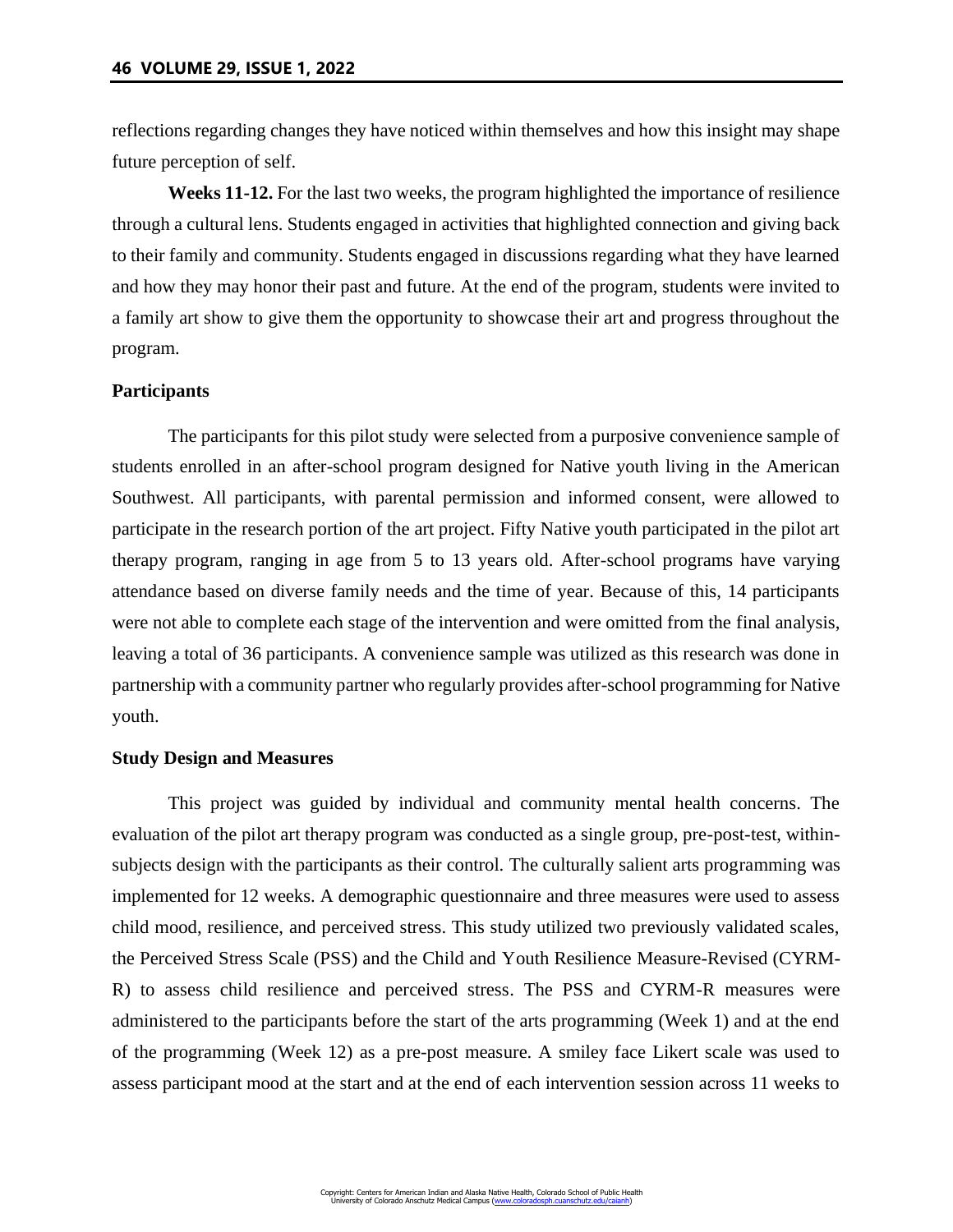assess changes in mood. The smiley face scale was not used on week 12 as the post-test was administered that week. The PSS, CYRM-R, and smiley face Likert scale were administered through Qualtrics, a widely used digital survey tool. Because of the level of the language utilized within these scales, for developmentally younger children, the questions were read and explained to them by research assistants.

## *Perceived Stress Scale*

The PSS (Cohen, 1988) is the most widely used psychological instrument for measuring the perception of stress in the previous 30 days. It is a measure of the degree to which situations in one's life are appraised as stressful. Items assess how unpredictable, uncontrollable, and overloaded respondents find their lives. The scale also includes several direct queries about selfreported stress levels of the previous 30 days. Individual scores on the PSS can range from 0 to 40, with higher scores indicating higher perceived stress. Scores ranging from 0-13 are considered low stress, scores ranging from 14-26 are considered moderate stress, and scores ranging from 27- 40 are considered high stress. The questions are general and are relatively free of content specific to any subpopulation group. The questions were explained by the research team to the younger participants, when questions arose about meaning.

# *Child and Youth Resilience Measure-Revised*

The CYRM-R (Resilience Research Centre, 2019) is a 17- item instrument designed to measure youth resilience while accounting for differing social contexts and cultures. The CYRM-R has proven validity with Indigenous youth ages 11 to 19 in Canada and Australia, but its validity with AI populations is unknown (Jongen, et al., 2019; Langham et al., 2018). In the CYRM-R, items are rated on a five-point Likert scale  $(1 =$  does not describe me at all;  $5 =$  describes me a lot). Higher scores on the CYRM-R indicate higher levels of resilience (Resilience Research Centre, 2019). This project utilized an unmodified 3-point measure (with responses going from 1-3). For overall resilience, the minimum score is 17 and the maximum score is 51. Additionally, two other sub-scores were calculated that examined caregiver/relational resilience and personal resilience. Caregiver/relational resilience relates to characteristics associated with the important relationships shared with either a primary caregiver or a partner or family. Personal resilience includes intrapersonal and interpersonal items. The minimum caregiver subscale score is 7 and the maximum score is 21. The minimum personal resilience subscale score is 10 and the maximum is 30.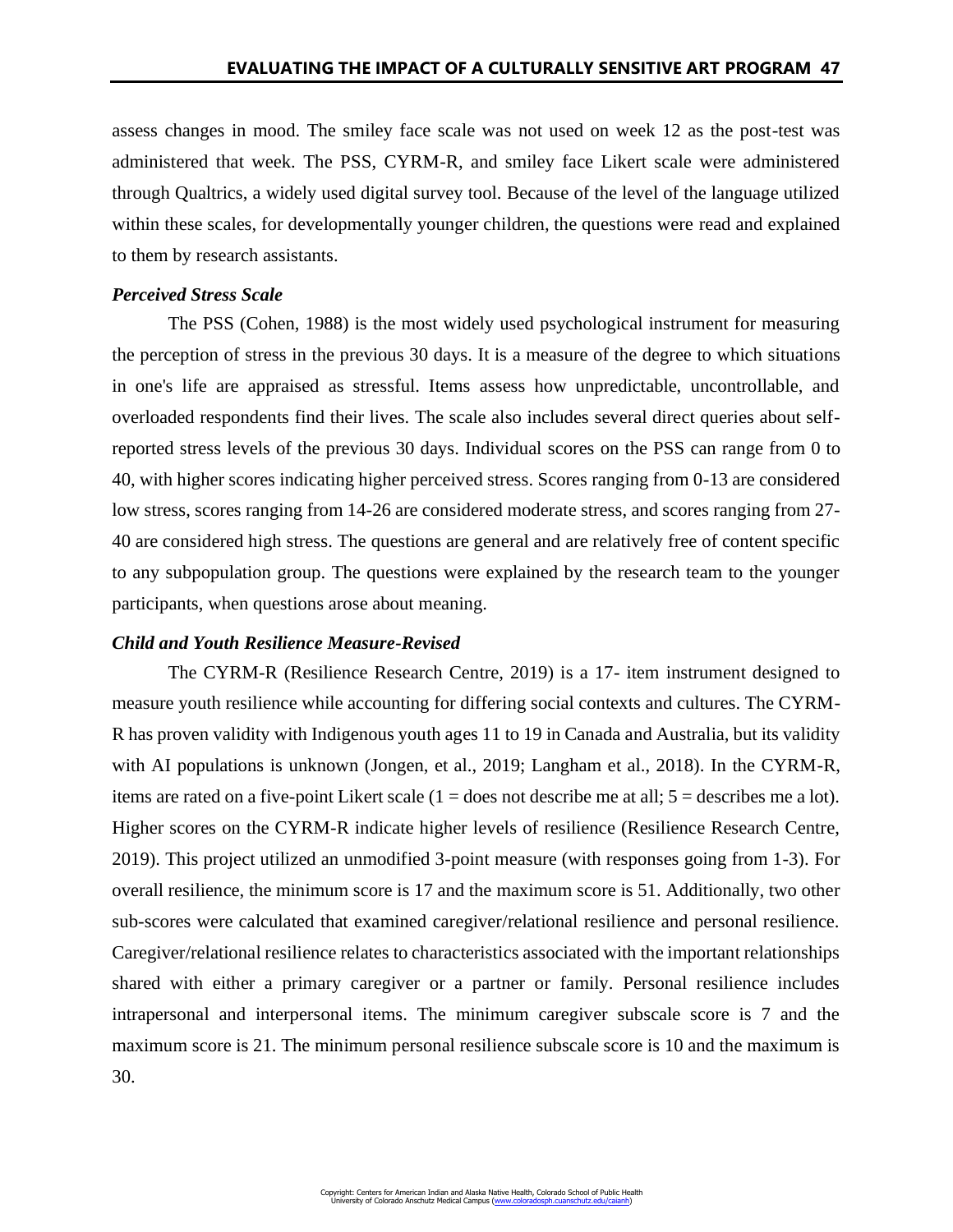## *Smiley Face Likert Scale*

The smiley face Likert scale was utilized as a means of assessing participant mood. Participants were asked to evaluate their mood based on a 5-point emoji scale ranging from very sad to very happy faces. Smiley face Likert scales allow for children to communicate their emotions and express their judgments much better than they may verbally (Hall et al., 2016). This method of evaluating mood has been shown to be effective with younger children, especially when adjusted in analysis with neutral as the low score (Hall et al., 2016).

# **Procedure**

This study was approved by the Institutional Review Board at a Southwestern United States university and was reviewed and approved by the university's Tribal Liaison in accordance with the tribal consultation policy. Before participation, parents or guardians received an informed consent agreement describing the format of the program and the potential benefits and risks for participation. All youth in the after-school program were allowed to participate in the art projects. However, data was only collected from those with informed consent on file. Youth who opted to participate in the study also completed a child assent form.

### **Statistical Analysis**

Prior to analysis, all variables were examined for accuracy of meeting standard parametric assumptions. All statistical analyses were conducted with SPSS version 26.0. Comparisons were regarded as significant at  $p < 0.05$  unless indicated otherwise. Reliability analysis of the 10 items in the PSS scale was conducted. Cronbach's alpha levels indicated that the questionnaire reached acceptable reliability (Cortina, 1993),  $\alpha = 0.85$ .

### **RESULTS**

### **Demographics**

Table 1 provides a full description of the study sample. Study participants (*n =* 36) ranged in age from 5-12 years ( $M = 8.25$ ,  $SD = 1.79$ ). All participants identified as AI and were enrolled in the after-school program.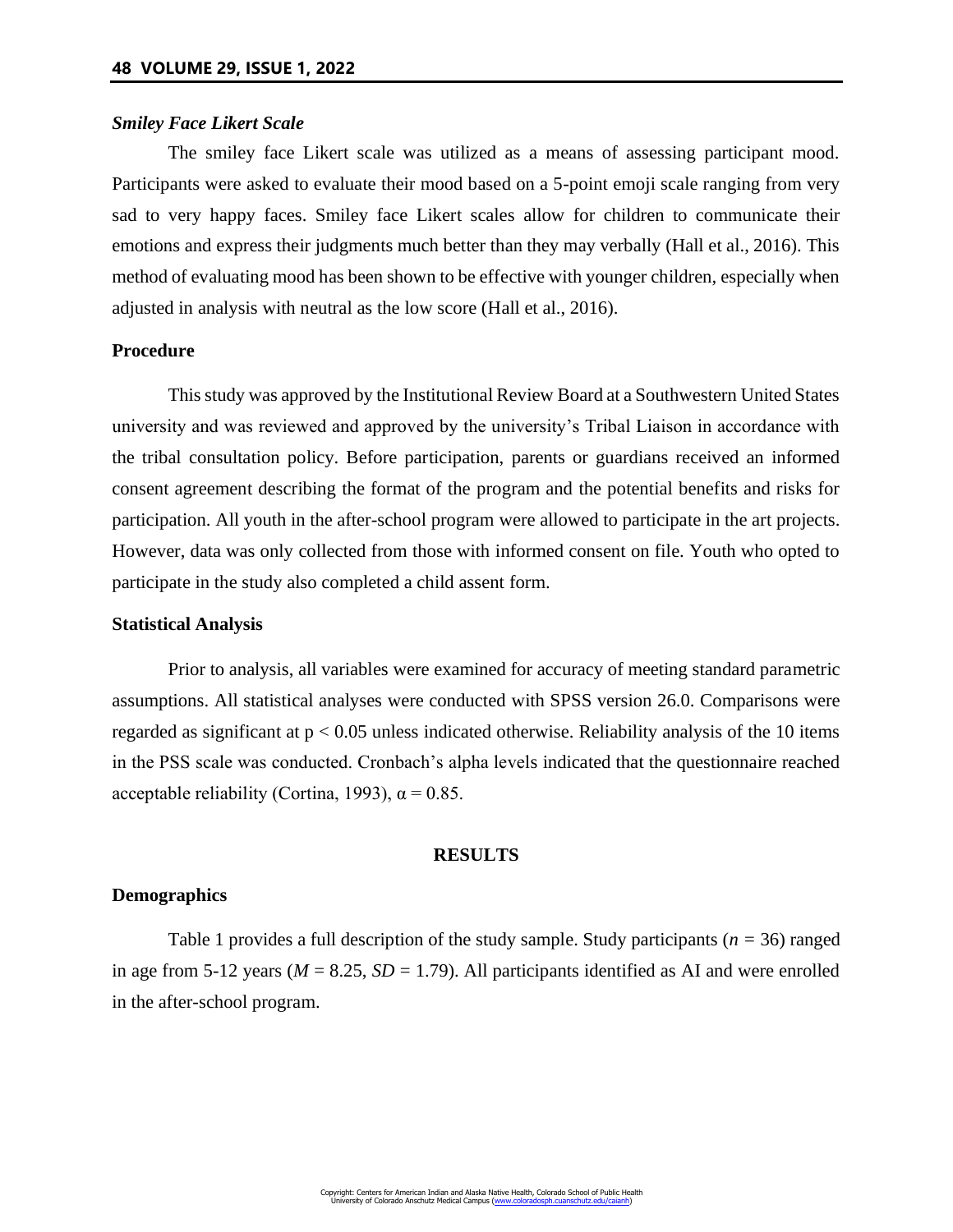| <b>Session</b> | <b>Mean</b> | Std.             | 95% CI of the Difference |              | t        | df | Sig.       |
|----------------|-------------|------------------|--------------------------|--------------|----------|----|------------|
| <b>Number</b>  |             | <b>Deviation</b> | Lower                    | <b>Upper</b> |          |    | (2-tailed) |
| Pre/post 1     | $-0.32$     | 0.69             | $-0.605$                 | $-0.035$     | $-2.317$ | 24 | $0.029*$   |
| Pre/post 2     | $-0.172$    | 0.889            | $-0.511$                 | 0.166        | $-1.044$ | 28 | 0.305      |
| Pre/post 3     | $-0.417$    | 0.654            | $-0.693$                 | $-0.141$     | $-3.122$ | 23 | $0.005*$   |
| Pre/post 4     | $-0.417$    | 0.881            | $-0.788$                 | $-0.045$     | $-2.318$ | 23 | $0.03*$    |
| Pre/post 5     | $-0.44$     | 0.651            | $-0.709$                 | $-0.171$     | $-3.381$ | 24 | $0.002*$   |
| Pre/post 6     | $-0.357$    | 0.731            | $-0.641$                 | $-0.074$     | $-2.585$ | 27 | $0.015*$   |
| Pre/post 7     | $-0.455$    | 0.739            | $-0.782$                 | $-0.127$     | $-2.887$ | 21 | $0.009*$   |
| Pre/post 8     | $-0.818$    | 0.958            | $-1.243$                 | $-0.393$     | $-4.006$ | 21 | $0.001*$   |
| Pre/post 9     | $-0.5$      | 0.673            | $-0.798$                 | $-0.202$     | $-3.487$ | 21 | $0.002*$   |
| Pre/post 10    | $-0.583$    | 0.776            | $-0.911$                 | $-0.256$     | $-3.685$ | 23 | $0.001*$   |
| Pre/post 11    | $-0.435$    | 0.728            | $-0.749$                 | $-0.12$      | $-2.865$ | 22 | $0.009*$   |

**Table 1** *Paired samples t-test (mood pre/post intervention session)*

*Note:* Statistical significance is marked by an asterisk.

### **Perceived Stress**

The majority of participants reported moderate stress ( $n = 32$ ), followed by low stress ( $n$ =3), and high stress (*n* = 1). A paired-samples *t-*test was conducted to compare PSS stress scores by participant before and after the art intervention. There was a significant difference in the scores in the pre ( $M = 20.1$ ,  $SD = 4.6$ ) and post conditions ( $M = 16.8$ ,  $SD = 4.6$ )  $t(24) = -3.5$   $p = 0.002$ ).

## **Resilience**

To understand the range of scores within our sample, the pre-test sample scores were ranked to contrast the top half of scorers against the lower half of scorers. For this sample, scores ranged from 29-48. Lower resilience scores for our sample fell between 29-38, with higher resilience scores falling between 39-48. Sixteen percent of scores fell within the lower resiliency range, while the majority (83%) fell within the higher half of the resilience range for this sample. A post-test score of resilience was measured, but the change in scores was not significant.

### **Mood**

Smiley face choices were converted to a Likert scale  $(1 = \text{very sad}; 5 = \text{very happy})$  to allow for statistical analysis. A paired-samples *t-*test was conducted to compare the mood of each participant before and after each intervention session to see if there was a self-reported change in mood. Due to missing data, only 11 intervention weeks were analyzed. There was a significant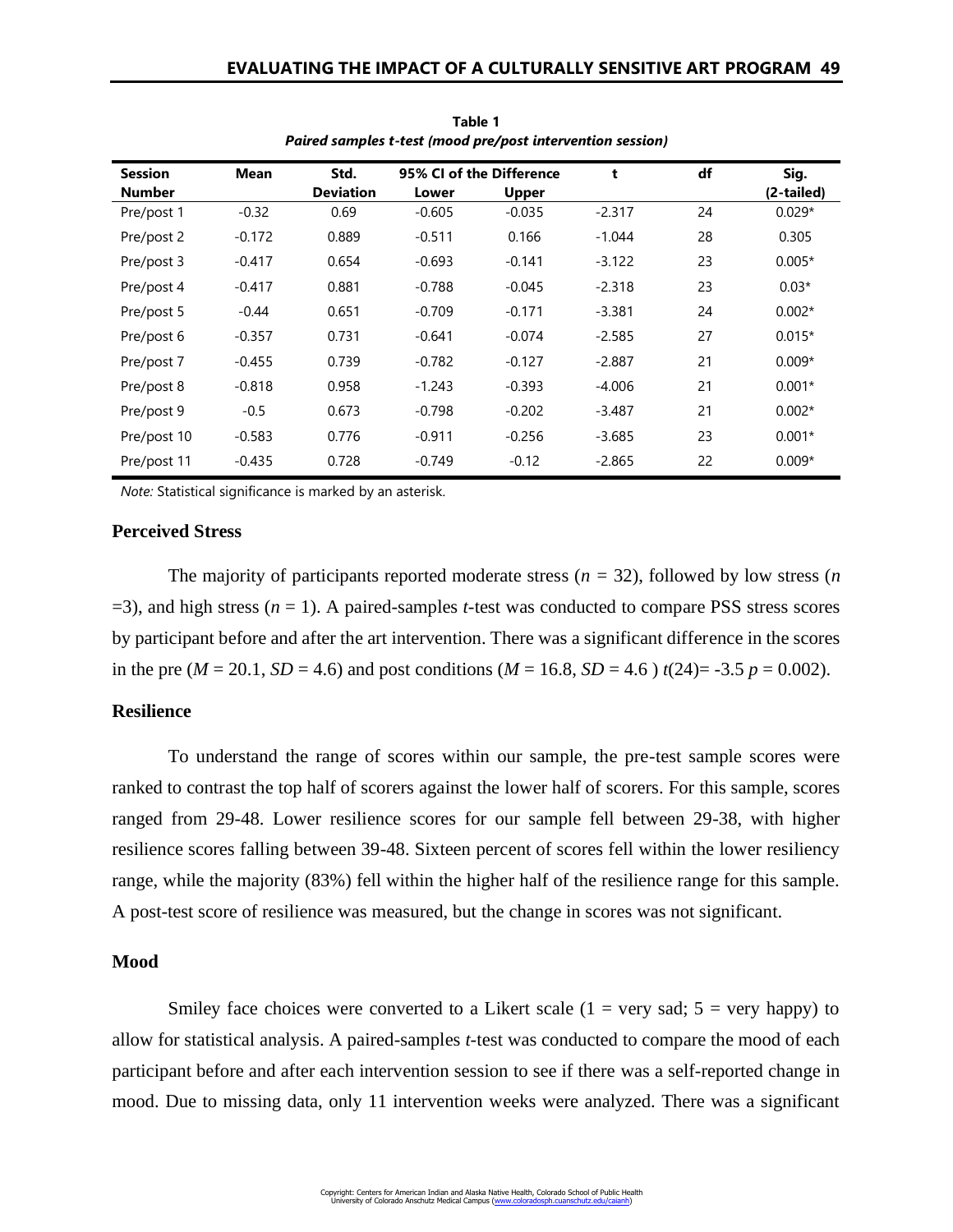difference in the scores in 10 out of 11 of the intervention weeks as seen in Table 1 below. The significant difference in scores indicates an improvement in mood from pre- to post-art activity. In order to understand the change from pre to post in this sample, a difference score was calculated to aid in analysis and provide a more complete picture of the differences between pre and post scores.

#### **DISCUSSION**

The purpose of this study was to determine the impact of a culturally sensitive art-based after-school program on resilience, perceived stress, and mood for Native youth. Although this project was a small pilot study, the findings suggest the expansion of this culturally grounded art intervention would be beneficial for Native youth.

Before the art intervention began, stress levels were assessed, revealing that the majority of youth in the study were moderately stressed. This finding was congruent with a large body of literature indicating that minority populations, and Native populations specifically, experience high levels of stress. Stress was assessed at the end of the 12-week art intervention, and stress scores were shown to be significantly lower than the pre-intervention scores. Although we can't directly attribute this decrease in stress to the art intervention, it may be likely that art has a promising ability to reduce participant stress levels.

In addition to collecting stress scores before the intervention, we also collected a youth resilience measure. There was no significant difference in resilience found before and after the art intervention. Unlike stress scores, resilience is not considered an acute measure, so little change over a short period of time was not surprising. In addition, given that resilience for Native youth is primarily rooted within cultural and Native heritage, it may be better measured through qualitative means rather than quantitative means. Because of the nature of resilience measures, we decided to use cut-offs that were determined by our participant sample. While a few students fell within the lower half of resilience scores, the majority of participants fell within the higher half of resilience scores. So, while the participants were moderately to highly stressed, they were also highly resilient. Our findings concerning resilience were congruent with the existing body of literature, indicating that Southwestern Native populations have a high level of resilience (Oré et al., 2016; Wexler et al., 2009).

In addition to stress and resilience, participant mood was assessed before and after each intervention session to determine if the interventions had an effect on participant mood. In the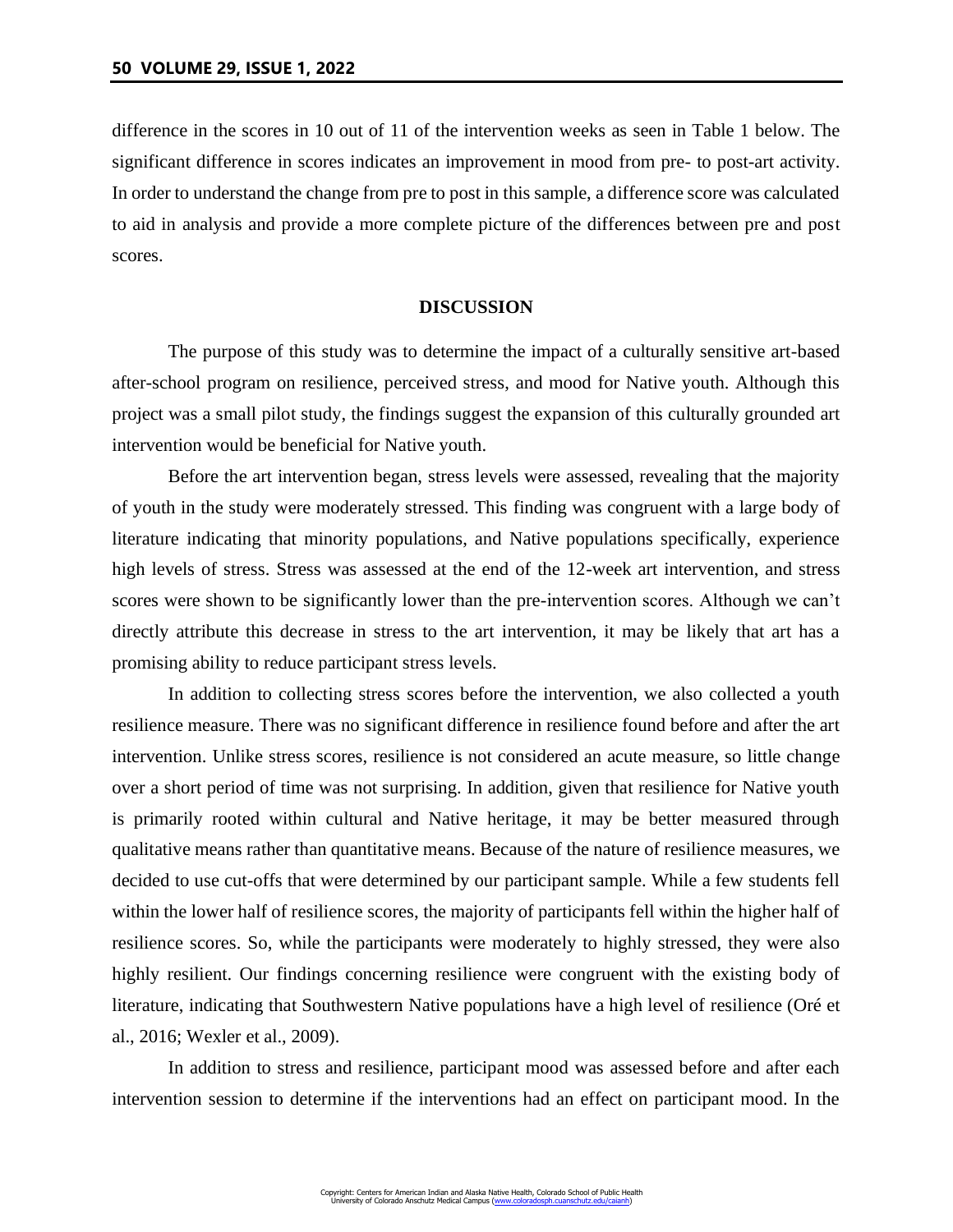literature, mood is shown to be a proxy measure for stress, with lower mood being associated with higher levels of stress (Martyn-Nemeth et al., 2009). When examined statistically, participant mood was shown to improve in 10 out of the 11 instances of the art activities. This is an important finding, as it shows that culturally based art interventions may be able to improve the daily mood of Native youth. This finding also helps strengthen the connection that interventions may be able to lower the perception of stress.

This 12-week pilot intervention shows promising findings regarding improving levels of stress and mood for a historically marginalized and at-risk population. It is critical for culturally grounded after-school programs like this to be evaluated for their effectiveness in order to promote their use in Native communities. The mechanisms of the improvement seen in specific student populations are essential but underexplored in the existing literature. Future research should address this gap by exploring how individual and program attributes moderate or mediate the relationship between participation in after-school activities and improved outcomes for specific populations of youth. Currently, longitudinal examinations of after-school interventions are minimal. They do not typically follow up with participants after the intervention has ended, making it challenging to explore the effects after-school programs have long-term (Durlak et al., 2010). Much of the previous literature focuses on academic outcomes but neglects other proximal outcomes like social and emotional skills (van Westrhenen & Fritz, 2014). Examining the impact culturally grounded interventions have on the level of cultural connection for Native youth would also be an area for future research. Lastly, given the promising findings of after-school programs, it will be important to examine factors related to implementing after-school programs to demonstrate the benefits of such programs more thoroughly to youth and society at large.

#### **Limitations**

This study contains a number of limitations. The overall design of this pilot study was a small sample size pre-test/post-test study without randomization or a control group. The culturally grounded arts program was only evaluated in one after school program with participants of diverse developmental ages. In addition, it is difficult to rule out attrition, testing effects, demand characteristics, or extraneous impacts from other events. For future studies it would be useful to collect data from non-Native students from the same area and attending the same schools to determine where students may start or end the program differentially whether they identify as Native. Given that the curriculum does not specifically reference any particular tribal affiliations,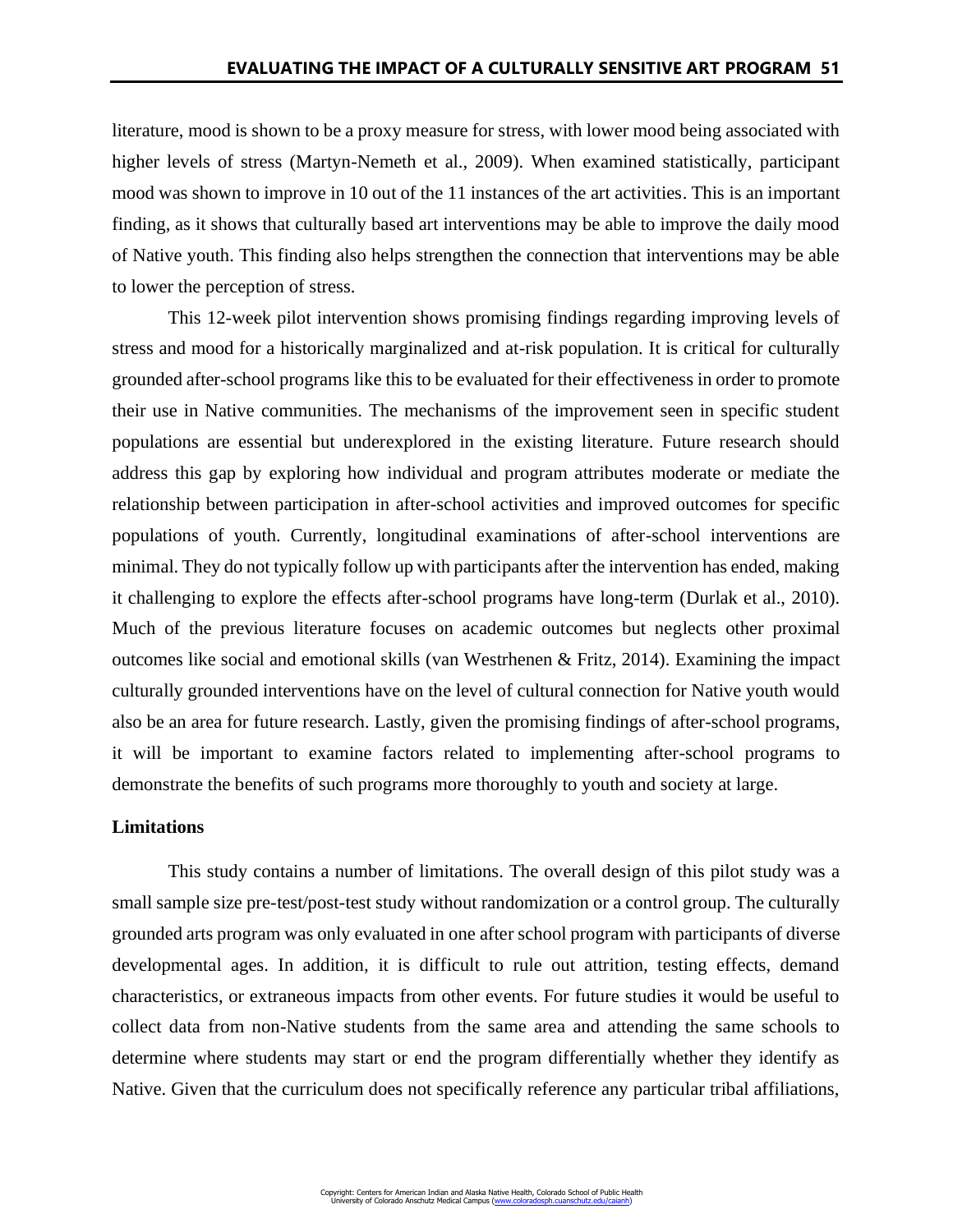future studies should consider incorporating targeted cultural elements for specific Native groups to better meet the local community needs. Incorporating Native interventionists and community shareholders may help with this goal. Existing literature suggests that having trained and culturally congruent personnel can be important for youth when connecting to their Native community (Whitesell et al., 2018). Given the intervention facilitators were non-Native, collaboration with an AI/AN community shareholder to ensure cultural sensitivity within the research and intervention process was a priority. Although, the positive results may have been amplified if the facilitators had themselves been of Native heritage. Another limitation was attrition of research participation. Of the 50 initial participants, 14 participants did not participate in every intervention or were not able to stay and complete an intervention. Within the methodology, there is some evidence that the smiley face Likert scale to measure mood may not adequately capture the perceived mood and that participants may provide a positive response to meet a perceived social norm (Hall et al., 2016). Although both the PSS and CYRM-R were validated on AI/AN populations, they were not validated on children ages 5-7. Finally, it should be noted that Native groups in the United States each have unique cultural worldviews specific to each Native Nation; this study may not be generalizable to all Native groups of the United States.

#### **Implications**

Using culturally based arts as a tool has been shown to improve both immediate outcomes, such as mood, and longer-term outcomes, such as emotional regulation, resilience, self-esteem, and overall wellness. After-school programs provide a unique entry point for interventions that emphasize capacity and skill-building as well as prevention. After-school programs for Native students may be especially useful in providing a sense of community for youth living in areas more disconnected from tribal lands and sources of Native culture. Art-based after-school programs can provide Native students a place where they can express themselves through art and connect with other Native youth. Future research needs to prioritize empirically validating the effectiveness and appropriateness of cultural, art-based Native programming and enabling broader dissemination and implementation of Native evidence-based interventions. Given the diversity in Native culture and traditions, community research initiatives should engage in adapting Native interventions to better suit the unique tribal communities they are meant to serve. Further research on the longitudinal benefits of culturally based after-school programs can determine the long-term benefits of these programs for Native youth.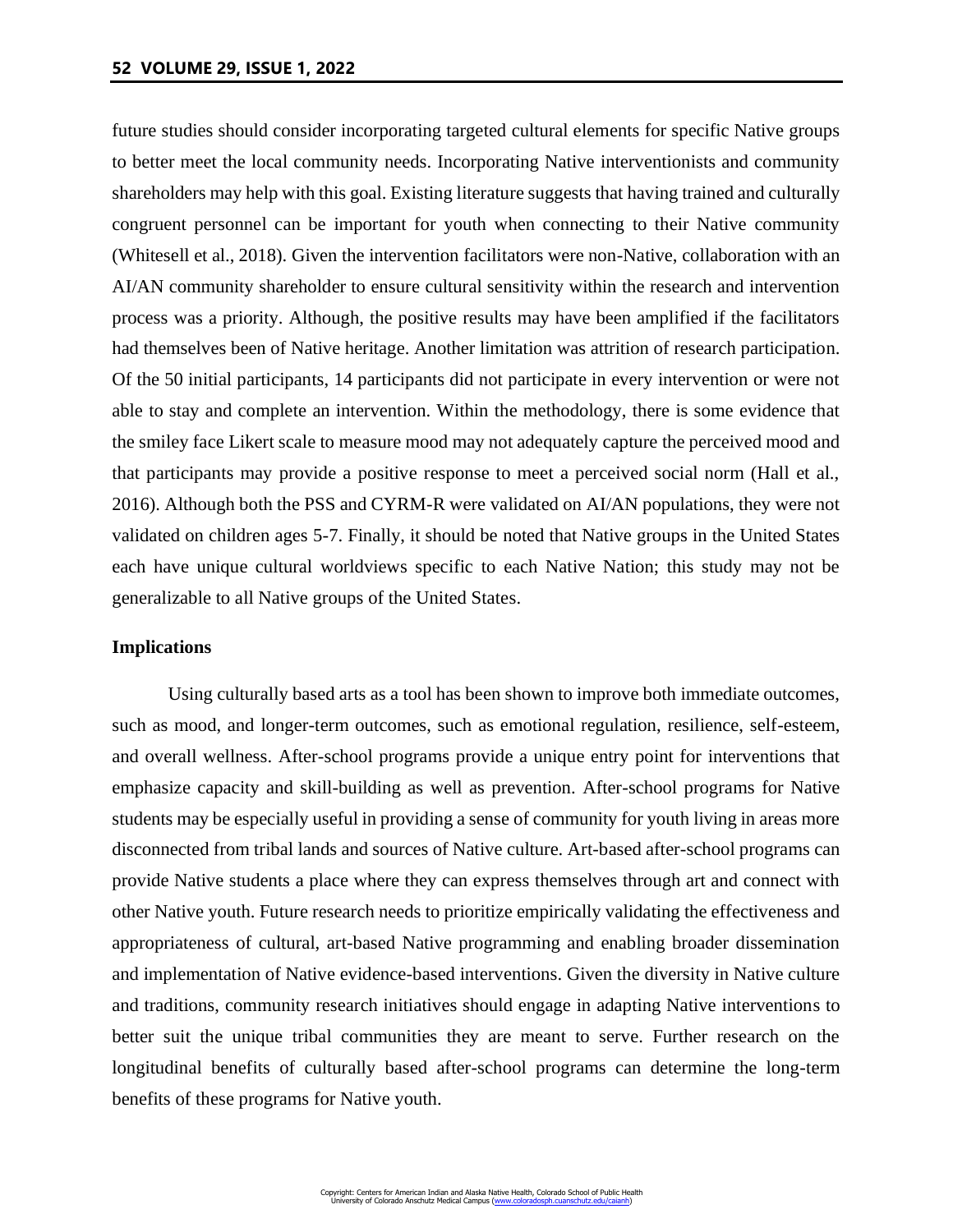## **REFERENCES**

- Allain, G. (2011). An art-based healing process: The Aurukun creative livelihoods project at the Wik and Kugu Arts and Craft Centre. *Australasian Psychiatry*, *19*(1), 42–45. <https://doi.org/10.3109/10398562.2011.582772>
- Brave Heart, M. Y. H. (1998). The return to the sacred path: Healing the historical trauma and historical unresolved grief response among the Lakota through a psychoeducational group intervention. *Smith College Studies in Social Work*, *68*(3), 287–305. <https://doi.org/10.1080/00377319809517532>
- Brockie, T. N., Dana-Sacco, G., Wallen, G. R., Wilcox, H. C., & Campbell, J. C. (2015). The relationship of adverse childhood experiences to PTSD, depression, poly-drug use and suicide attempt in reservation-based Native American adolescents and young adults. *American Journal of Community Psychology*, *55*(3–4), 411–421. [https://doi.org/10.1007/s10464-015-](https://doi.org/10.1007/s10464-015-9721-3) [9721-3](https://doi.org/10.1007/s10464-015-9721-3)
- Brown, R. A., Dickerson, D. L., & D'Amico, E. J. (2016). Cultural identity among urban American Indian/Alaska Native Youth: Implications for alcohol and drug Use. *Prevention Science*, *17*(7), 852–861.<https://doi.org/10.1007/s11121-016-0680-1>
- Burt, L. W. (1986). Roots of the Native American urban experience: Relocation policy in the 1950s. *American Indian Quarterly*, *10*(2), 85.<https://doi.org/10.2307/1183982>
- Coates, J., Gray, M., & Hetherington, T. (2006). An "ecospiritual" perspective: Finally, a place for AI approaches. *British Journal of Social Work*, *36*(3), 381–399. <https://doi.org/10.1093/bjsw/bcl005>
- Chapman, L., Morabito, D., Knudson, M. M., Ladakakos, C., & Schreier, H. (2001). The effectiveness of art therapy interventions in reducing post-traumatic stress disorder (PTSD) symptoms in pediatric trauma patients. *Art Therapy*, *18*(2), 100–104. <https://doi.org/10.1080/07421656.2001.10129750>
- Clifford, J. (2007). Varieties of AI experience: Diasporas, home-lands, sovereignties. In M. de la Cadena & O. Starn (Eds.), *AI Experience Today*. Berg Publishers.
- Cohen, S. (1988). Perceived stress in a probability sample of the United States. In S. Spacapan & S. Oskamp (Eds.), *The social psychology of health: The Claremont Symposium on Applied Social Psychology* (pp. 31–67). Sage Publications, Inc.
- Cortina, J. M. (1993). What is coefficient alpha? An examination of theory and applications. *Journal of Applied Psychology, 78*(1), 98-104. [https://doi.org/10.1037/0021-](https://psycnet.apa.org/doi/10.1037/0021-9010.78.1.98) [9010.78.1.98](https://psycnet.apa.org/doi/10.1037/0021-9010.78.1.98)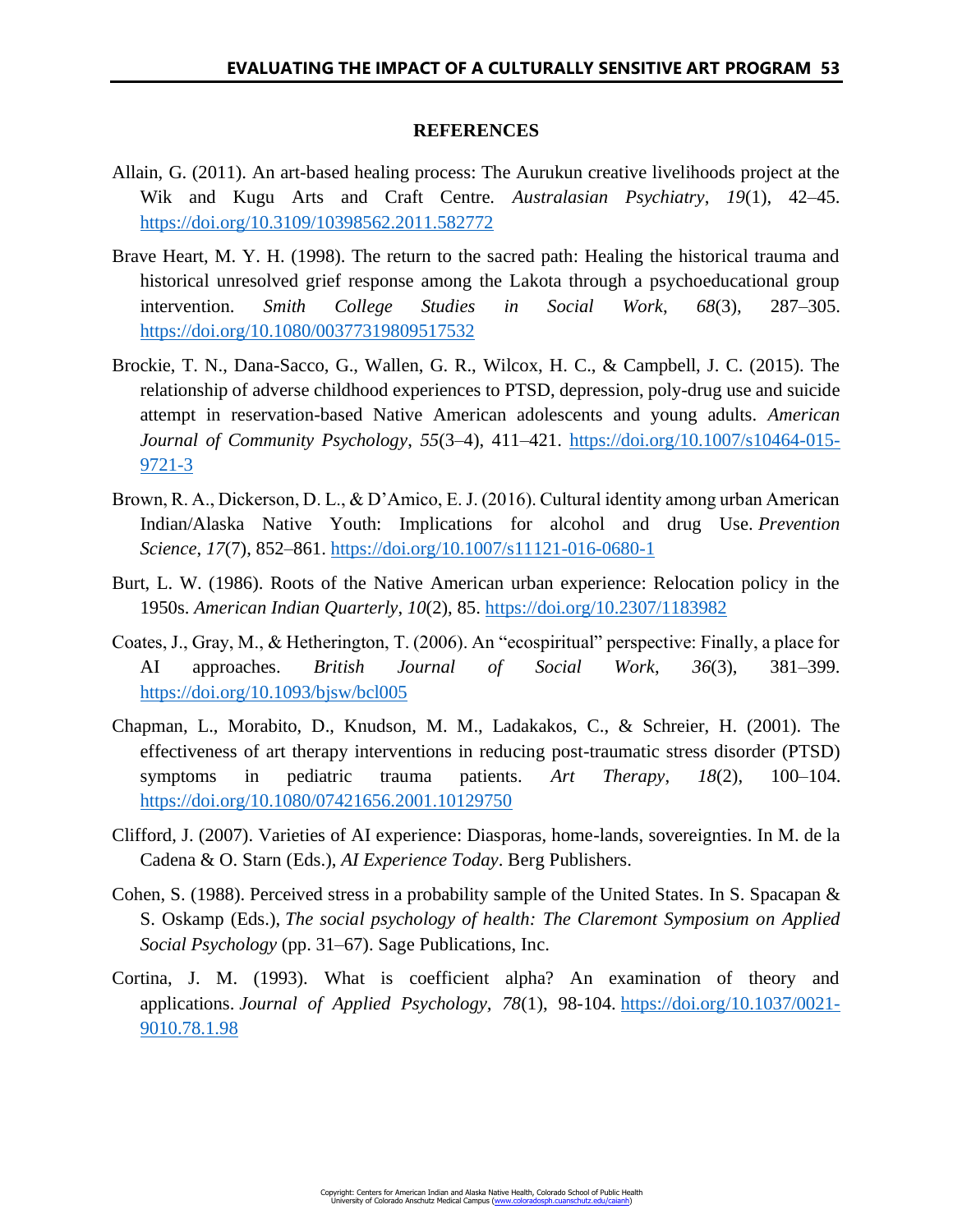- Crooks, C. V., Chiodo, D., Thomas, D., & Hughes, R. (2010). Strengths-based programming for First Nations youth in schools: Building engagement through healthy relationships and leadership skills. *International Journal of Mental Health and Addiction*, *8*(2), 160–173. <https://doi.org/10.1007/s11469-009-9242-0>
- De Heer, B., Heffern, J., Cheney, J., Secakuku, A., & Baldwin, J. (2020). A community-based evaluation of a culturally grounded, American Indian after-school prevention program: The value of practitioner-researcher collaboration. *American Indian and Alaska Native Mental Health Research, 27*(1), 1-20. [10.5820/aian.2701.2020.1](https://dx.doi.org/10.5820%2Faian.2701.2020.1)
- Demmert, W., Grissmer, D., & Towner, J. (2006). A Review and Analysis of the Research on Native American students. *Journal of American Indian Education, 45*(3), 5-23. <http://www.jstor.org/stable/24398592>
- Dickerson, D. L., Brown, R. A., Johnson, C. L., Schweigman, K. D., & D'Amico, E. J. (2016). Integrating motivational interviewing and traditional practices to address alcohol and drug use among urban American Indian/Alaska Native youth. *Journal of Substance Abuse Treatment*, 65, 26-35.<https://doi.org/10.1016/j.jsat.2015.06.023>
- Dufrene, P., (1991). Utilizing the arts for healing from a Native American perspective: Implications for creative arts therapies. *The Canadian Journal of Native Studies*, *10*(1), 121– 131.
- Durlak, J. A., Weissberg, R. P., & Pachan, M. (2010). A meta-analysis of after-school programs that seek to promote personal and social skills in children and adolescents. *American Journal of Community Psychology*, *45*(3–4), 294–309.<https://doi.org/10.1007/s10464-010-9300-6>
- Fanian, S., Young, S. K., Mantla, M., Daniels, A., & Chatwood, S. (2015). Evaluation of the Kòts'iìhtła ("We Light the Fire") Project: Building resiliency and connections through strengths-based creative arts programming for AI youth. *International Journal of Circumpolar Health*, *74*, 27672.<https://doi.org/10.3402/ijch.v74.27672>
- Fast, E., & Collin-Vézina, D. (2020). Historical trauma, race-based trauma and resilience of indigenous peoples: A literature review. *First Peoples Child & Family Review*, *5*(1), 126–136. <https://doi.org/10.7202/1069069ar>
- Fleming, J., & Ledogar, R. J. (2008). Resilience, an evolving concept: A review of literature relevant to Aboriginal research. *Pimatisiwin*, *6*(2), 7-23. <https://www.ncbi.nlm.nih.gov/pmc/articles/PMC2956753/>
- Fredricks, J. A., Hsieh, T., Liu, Y., & Simpkins, S. D. (2019). Spilling over: How participating in after-school organized activities predicts students' engagement. In J. A. Fredricks, A. L. Reschly, & S. L. Christenson (Eds.). *Handbook of student engagement interventions*, pp. 231– 243. Academic Press.<https://doi.org/10.1016/b978-0-12-813413-9.00016-4>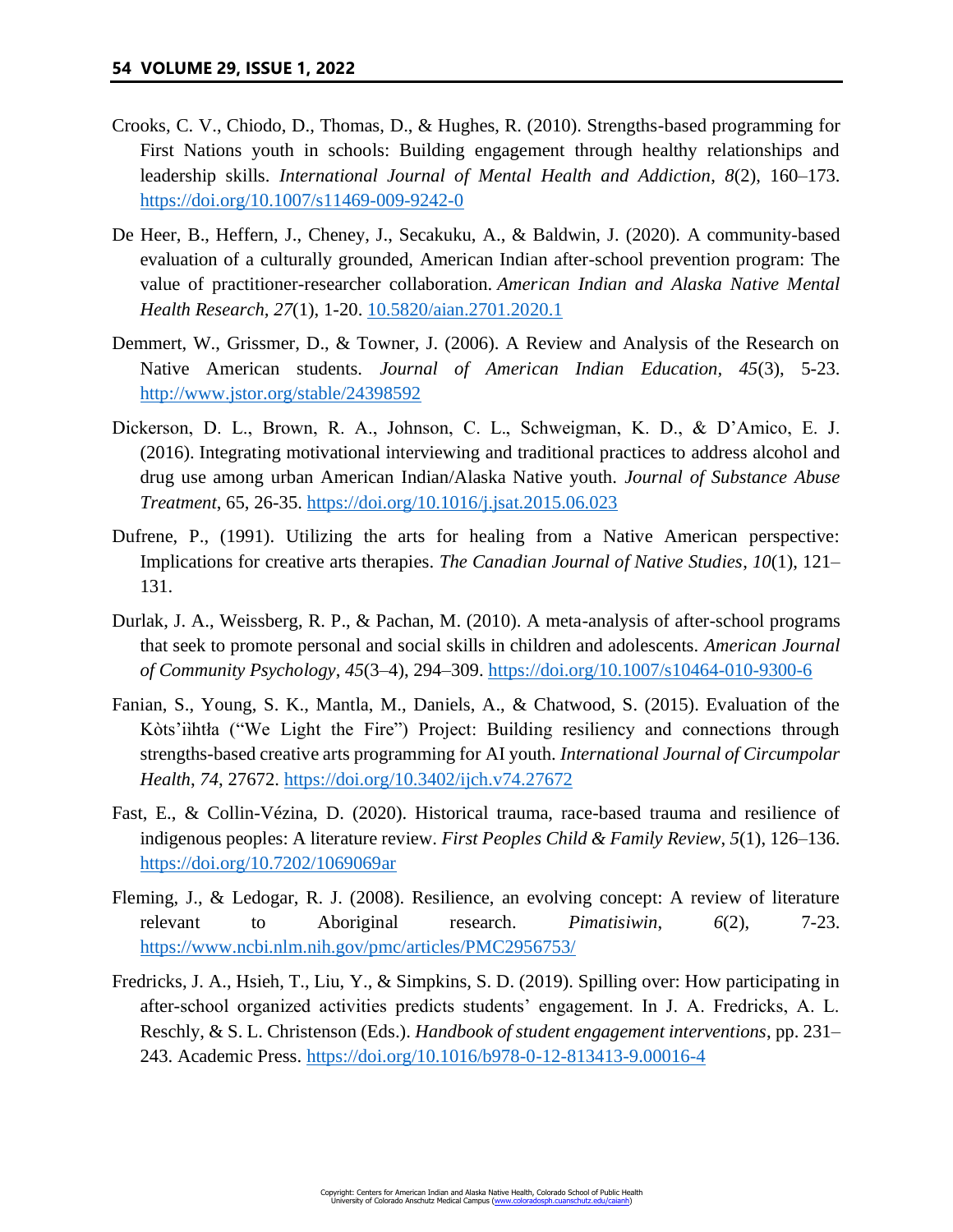- Garrett, M., Parrish, M., Williams, C., Grayshield, L., Portman, T., Torres Rivera, E., & Maynard, E. (2014). Invited commentary: Fostering resilience among Native American youth through therapeutic intervention. *Journal of Youth & Adolescence*, *43*(3), 470–490. [https://doi](https://doi-org.libproxy.nau.edu/10.1007/s10964-013-0020-8)[org.libproxy.nau.edu/10.1007/s10964-013-0020-8](https://doi-org.libproxy.nau.edu/10.1007/s10964-013-0020-8)
- Gfellner, B. M., & Armstrong, H. D. (2012). Ego development, ego strengths, and ethnic identity among First Nation adolescents. *Journal of Research on Adolescence*, *22*(2), 225-234. <https://doi.org/10.1111/j.1532-7795.2011.00769.x>
- Gone, J. P., Hartmann, W. E., Pomerville, A., Wendt, D. C., Klem, S. H., & Burrage, R. L. (2019). The impact of historical trauma on health outcomes for IAI populations in the USA and Canada: A systematic review. *American Psychologist*, *74*(1), 20–35. [https://doi.org/10.1037/](https://doi.org/10.1037/amp0000338) [amp0000338](https://doi.org/10.1037/amp0000338)
- Goodluck, C. (2002). Native American children and youth well-being indicators: A strengths perspective. *National Indian Child Welfare Association*.
- Grandbois, D. M., & Sanders, G. F. (2012). Resilience and stereotyping: The experiences of Native American elders. *Journal of Transcultural Nursing, 23*(4), 389-396. [http://dx.doi.org/10.1177/](http://dx.doi.org/10.1177/1043659612451614) [1043659612451614](http://dx.doi.org/10.1177/1043659612451614)
- Granier, F. (2011). Art-therapy. *Annales Medico-Psychologiques*, *169*(10), 680. <https://doi.org/10.1016/j.amp.2011.10.010>
- Hall, L., Hume, C., & Tazzyman, S. (2016). Five degrees of happiness: Effective smiley face Likert scales for evaluating with children. *Proceedings of IDC 2016 - The 15th International Conference on Interaction Design and Children*, 311–321. [https://doi.org/10.1145/](https://doi.org/10.1145/2930674.2930719) [2930674.2930719](https://doi.org/10.1145/2930674.2930719)
- Henson, M., Sabo, S., Trujillo, A., & Teufel-Shone, N. (2017). Identifying protective factors to promote health in American Indian and Alaska Native adolescents: A literature review. *The Journal of Primary Prevention*, *38*(1–2), 5–26.<https://doi.org/10.1007/s10935-016-0455-2>
- Jongen, C., Langham, E., Bainbridge, R., & McCalman, J., (2019). Instruments for measuring the resilience of indigenous adolescents: An exploratory review. *Frontiers in Public Health*, *7*, 194.<https://dx.doi.org/10.3389%2Ffpubh.2019.00194>
- Joseph, D. H., & Windchief, S. (2015). Nahongvita: A conceptual model to support rural American Indian youth in pursuit of higher education. *Journal of American Indian Education*, *54*(3), 76– 97.
- Kenney, M. K., & Singh, G. K. (2016). Adverse childhood experiences among American Indian/Alaska Native children: The 2011-2012 national survey of children's health. *Scientifica*. <https://doi.org/10.1155/2016/7424239>
- Kirmayer, L. J., Sehdev, M., Whitley, R. P., Dandeneau, S. F. P., & Isaac, C. (2009). Community resilience: Models, metaphors and measures. *Journal of Aboriginal Health, 5*(1), 62-117.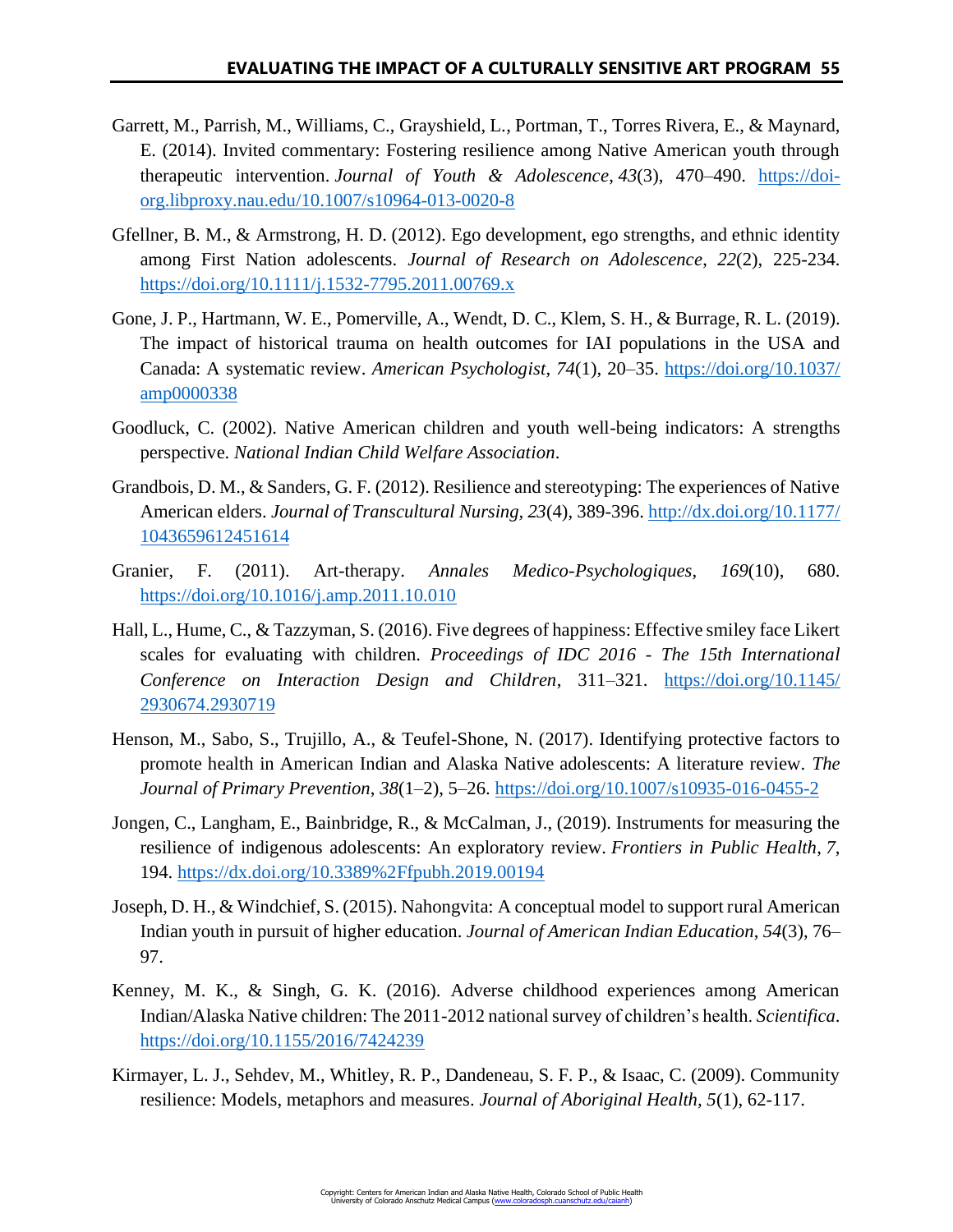- Kirmayer, L. J., Dandeneau, S., Marshall, E., Phillips, M. K., & Williamson, K. J. (2011). Rethinking resilience from AI perspectives. *Canadian Journal of Psychiatry*, *56*, 84–91. 7424239.<https://doi.org/10.1177/070674371105600203>
- Kulis, S. S., Robbins, D. E., Baker, T. M., Denetsosie, S., & Deschine Parkhurst, N. A. (2016). A latent class analysis of urban American Indian youth identities. *Cultural Diversity & Ethnic Minority Psychology*, *22*(2), 215–228.<https://doi.org/10.1037/cdp0000024>
- Langham, E., McCalman, J., Redman-MacLaren, M., Hunter, E., Wenitong, M., Britton, A., Rutherford, K., Saunders, V., Ungar, M., & Bainbridge, R. (2018). Validation and factor analysis of the child and youth resilience measure for Indigenous Australian boarding school students. *Frontiers in Public Health*, *6*, 299.<https://doi.org/10.3389/fpubh.2018.00299>
- Lauer, P. A., Akiba, M., Wilkerson, S. B., Apthorp, H. S., Snow, D., & Martin-Glenn, M. L. (2006). Out-of-school-time programs: A meta-Analysis of effects for at-risk students. *Review of Educational Research*, *76*(2), 275–313.<https://doi.org/10.3102/00346543076002275>
- Lefler, L. J. (Ed.). (2009). *Under the rattlesnake: Cherokee health and resiliency.* The University of Alabama Press.
- MacCarthy, C., & Chapman, L. (2017). *Start Up! A school-based arts curriculum for Native American youth and all cultures: Interventions for development and learning.*
- Masten, A. (2001). Ordinary magic Resilience processes in development. *American Psychologist*, *56*(3), 227–238.<https://doi.org/10.1037/0003-066X.56.3.227> (is this right?)
- Masten, A. S., & Barnes, A. J. (2018). Resilience in children: Developmental perspectives. *Children (Basel, Switzerland)*, *5*(7), 98.<https://doi.org/10.3390/children5070098>
- Martyn-Nemeth, P., Penckofer, S., Gulanick, M., Velsor-Friedrich, B., & Bryant, F. B. (2009). The relationships among self-esteem, stress, coping, eating behavior, and depressive mood in adolescents. *Research in Nursing and Health*, *32*(1), 96–109. [https://doi.org/10.1002/](https://doi.org/10.1002/nur.20304) [nur.20304](https://doi.org/10.1002/nur.20304)
- Moran, J. R., Fleming, C. M., Somervell, P., & Manson, S. M. (1999). Measuring bicultural ethnic identity among American Indian adolescents: A factor analytic study. *Journal of Adolescent Research*, *14*(4), 405–426.<https://doi.org/10.1177/0743558499144002>
- O'Neill, L., Fraser, T., Kitchenham, A., & McDonald, V. (2018). Hidden burdens: A review of intergenerational, historical and complex trauma, implications for AI families. *Journal of Child and Adolescent Trauma*, *11*(2), 173–186.<https://doi.org/10.1007/s40653-016-0117-9>
- Oré, C. E., Teufel-Shone, N. I., & Chico-Jarillo, T. M. (2016). American Indian and Alaska Native resilience along the life course and across generations: A literature review. *American Indian and Alaska Native Mental Health Research*, *23*(3), 134–157. [https://doi.org/10.5820/](https://doi.org/10.5820/aian.2303.2016.134) [aian.2303.2016.134](https://doi.org/10.5820/aian.2303.2016.134)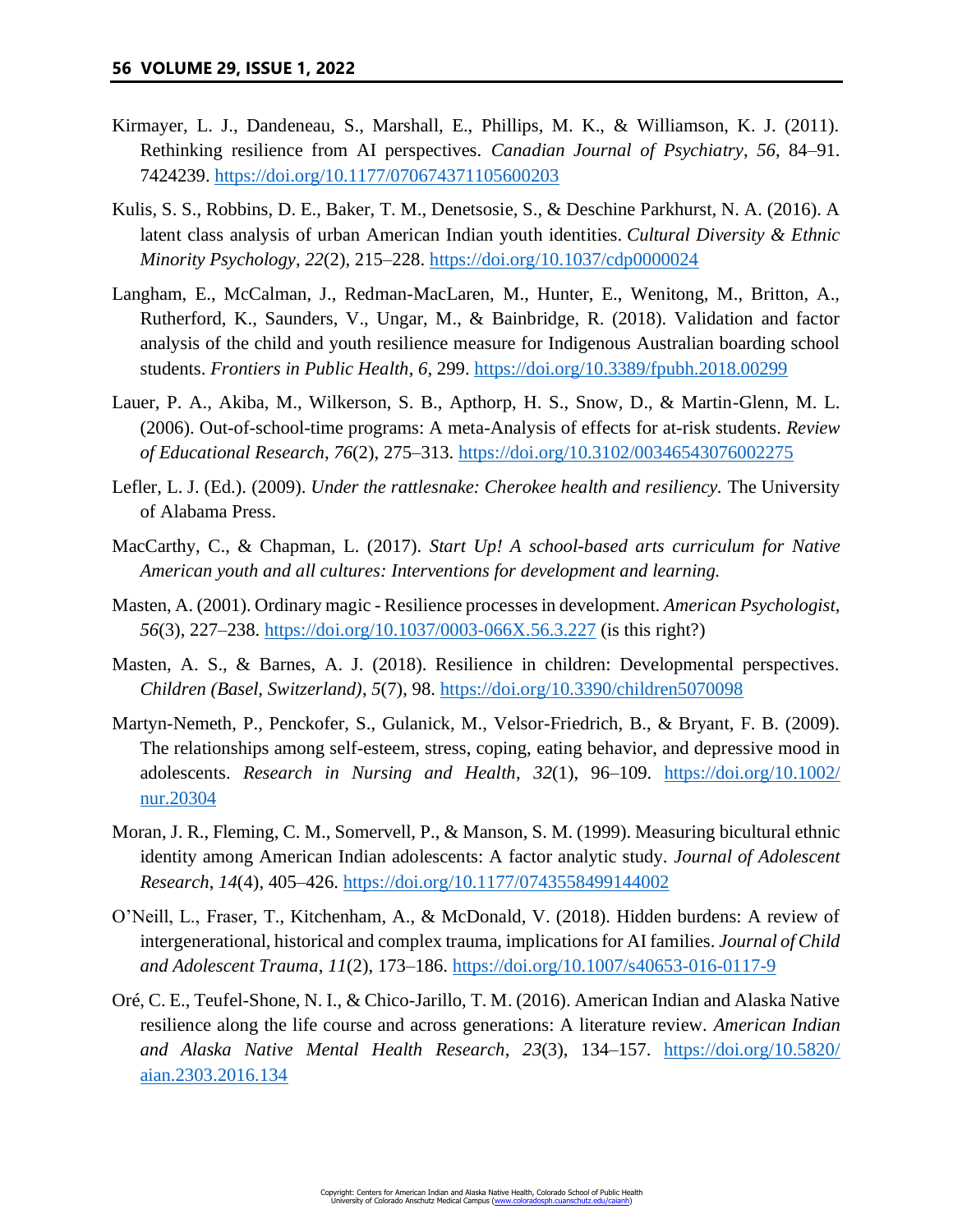- Parezo, N. J. (1990). The challenge of Native American art and material culture. *Museum Anthropology*, *14*(4), 12–29.<https://doi.org/10.1525/mua.1990.14.4.12>
- Resilience Research Centre, Dalhousie University. (2019). *Child and Youth Resilience Measure (CYRM-R) & Adult Resilience Measure (ARM-R) Manual*.
- Sherr, L. (2018) Mental health challenges and interventions for adolescents: The first 1,000 weeks. In J. E. Lansford, & P. Banati (Eds.). *Handbook of adolescent development research and its impact on global policy,* pp. 342–360. Oxford University Press.
- Sitzer, D. L., & Stockwell, A. B. (2015). The art of wellness: A 14-week art therapy program for at-risk youth. *The Arts in Psychotherapy*, *45*, 69–81.<https://doi.org/10.1016/j.aip.2015.05.007>
- Schmitt, R. O. (2016). *Navajo and Hopi Art in Arizona: Continuing traditions*. History Press.
- Stinson, A. (2009). A review of cultural art programs and outcomes for at-risk youths. *Best Practices in Mental Health: An International Journal*, *1*(16), 10-25.
- Strand, J. A., & Peacock, R. (2003). Resource guide: Cultural resilience. *Tribal College Journal*, *14*(4), 28-31.
- Thoits, P. A. (2010). Stress and health: Major findings and policy implications. *Journal of Health and Social Behavior*, *51*(1), S41–S53.<https://doi.org/10.1177/0022146510383499>
- Thomas, D., & Mitchell, T. L. (2015). Re-evaluating resilience: From individual vulnerability to the strength of cultures and collectivities among indigenous communities. *Resilience, 4*(2), 116–129.<https://doi.org/10.1080/21693293.2015.1094174>
- Tyser, J., Scott, W. D., Readdy, T., & McCrea, S. M. (2014). The role of goal representations, cultural identity, and dispositional optimism in the depressive experiences of American Indian Youth from a Northern Plains Tribe. *Journal of Youth and Adolescence*, *43*(3), 329–342. <https://doi.org/10.1007/s10964-013-0042-2>
- U.S. Census Bureau. (2019). *U.S. Census Bureau QuickFacts: Flagstaff city, Arizona*. <https://www.census.gov/quickfacts/flagstaffcityarizona>
- van Westrhenen, N., & Fritz, E. (2014). Creative arts therapy as treatment for child trauma: An overview. *The Arts in Psychotherapy*, *41*(5), 527–534. [https://doi.org/10.1016/j.aip.](https://doi.org/10.1016/j.aip.2014.10.004) [2014.10.004](https://doi.org/10.1016/j.aip.2014.10.004)
- Weaver, H. N. (2001) AI identity: What is it and who really has it? *American Indian Quarterly*, *25*(2), 240-255.
- Wexler, L. M., DiFluvio, G., & Burke, T. K. (2009). Resilience and marginalized youth: Making a case for personal and collective meaning-making as part of resilience research in public health. *Social Science and Medicine*, *69*(4), 565–570. [https://doi.org/10.1016/j.socscimed.](https://doi.org/10.1016/j.socscimed.2009.06.022) [2009.06.022](https://doi.org/10.1016/j.socscimed.2009.06.022)